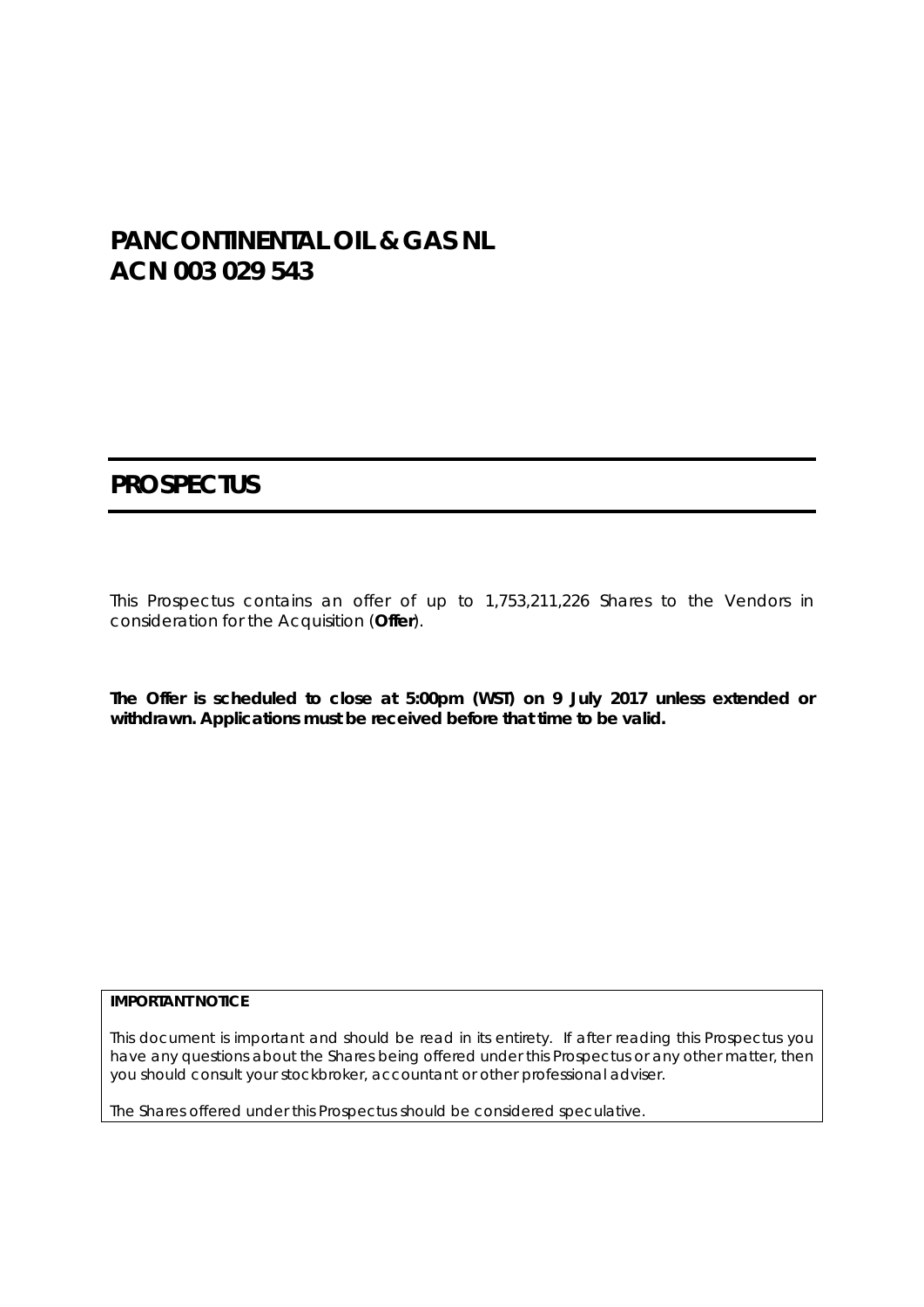# **TABLE OF CONTENTS**

| $\mathbf{1}$ .   |  |
|------------------|--|
| 2.               |  |
| 3.               |  |
| $\overline{4}$ . |  |
| 5.               |  |
| 6.               |  |
| 7 <sub>1</sub>   |  |
| 8.               |  |
| 9.               |  |
| 10.              |  |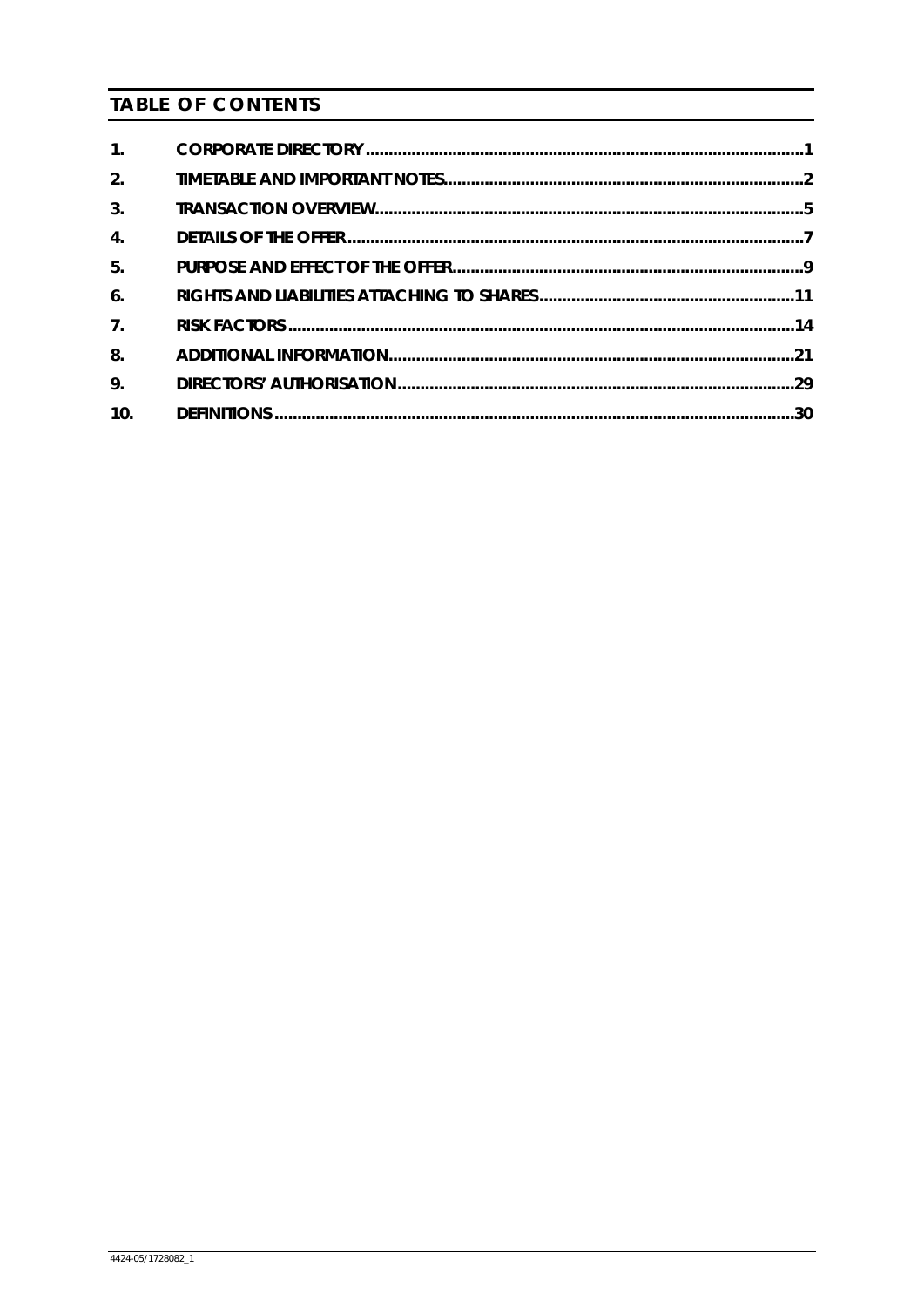#### **Current Directors**

Mr John Edward Leach *Chairman*

Mr Henry David Kennedy *Non-Executive Director* 

Mr Roy Barry Rushworth *CEO, Executive Director* 

Mr Ernest Anthony Myers *Executive Director* 

Ms Vesna Petrovic *Executive Director*

#### **Proposed Directors**

Mr John Douglas Begg *Executive Director* 

Ms Marie Michele Malaxos *Non-Executive Director* 

*As well as existing Pancontinental directors* 

Mr Henry David Kennedy *Non-Executive Director* 

Mr Roy Barry Rushworth *Non-Executive Director* 

Mr Ernest Anthony Myers *Non-Executive Director* 

#### **Company Secretary**

Ms Vesna Petrovic

\* This entity has been included for information purposes only. It has not been involved in the preparation of this Prospectus.

#### **Registered Office**

Level 1, 10 Ord Street West Perth WA 6005

Telephone: +61 8 6363 7090 Facsimile: +61 8 6363 7099

Website: www.pancon.com.au

#### **Share Registry\***

Advanced Share Registry Services 110 Stirling Highway Nedlands WA 6009

Telephone: +61 8 9389 8033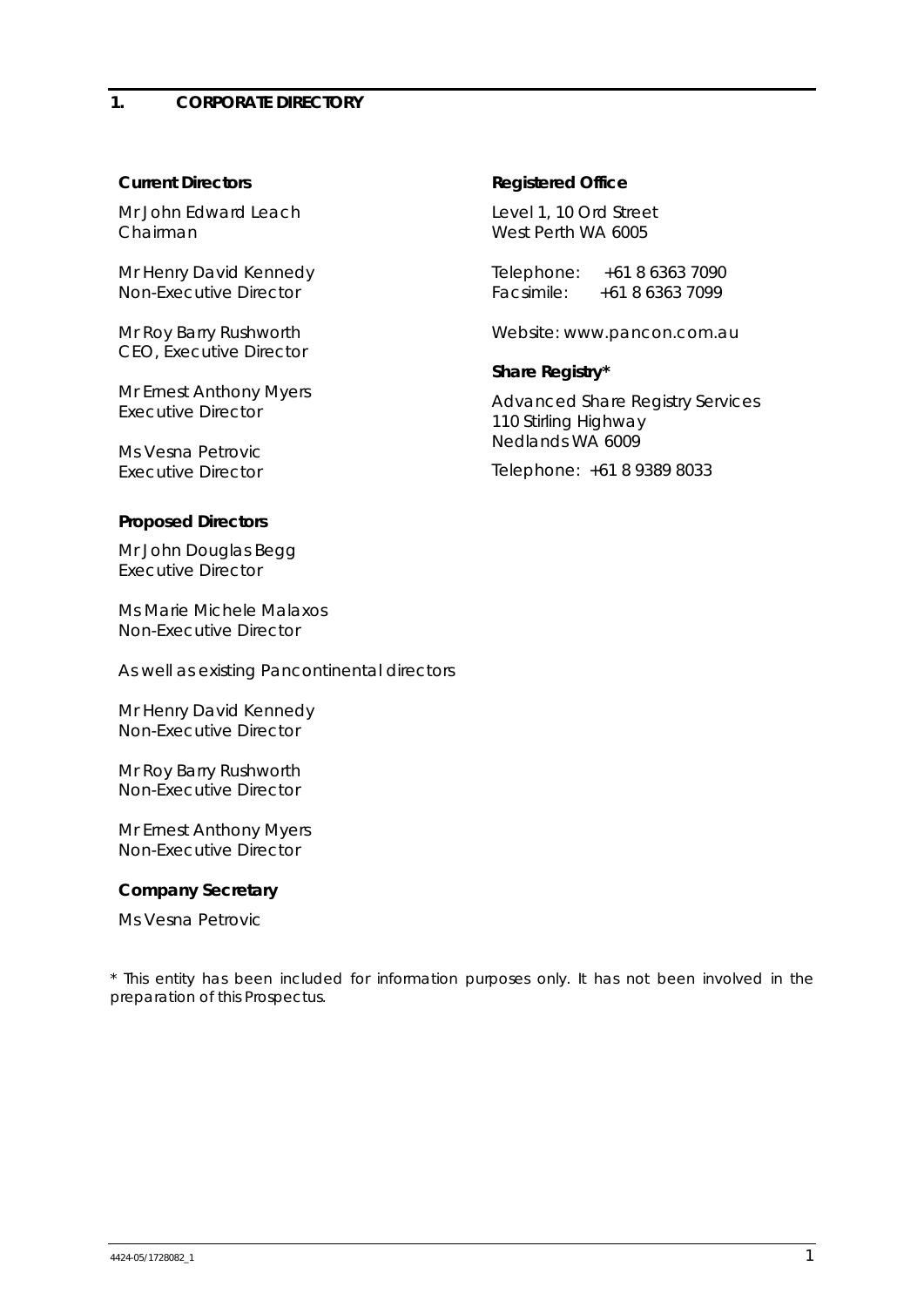# **2. TIMETABLE AND IMPORTANT NOTES**

# **2.1 Timetable**

| Event                                             | Date                         |
|---------------------------------------------------|------------------------------|
| Lodgement of Prospectus with the ASIC and ASX     | 22 June 2017                 |
| Opening Date of the Offer                         | 23 June 2017                 |
| Date of the General Meeting                       | 10 July 2017                 |
| Closing Date of the Offer*                        | 5:00pm WST on 9 July<br>2017 |
| Completion of the Acquisition                     | 12 July 2017                 |
| Issue of Shares under the Offer                   | 12 July 2017                 |
| Expected date of Official Quotation of the Shares | 13 July 2017                 |

*\* The above dates are indicative only and may change without notice. The Company reserves the right to extend the Closing Date or close the Offer early without prior notice. The Company also reserves the right not to proceed with the Offer at any time before the issue of Shares to Applicants.* 

#### **2.2 Important Notes**

This Prospectus is dated 22 June 2017 and was lodged with the ASIC on that date. Neither the ASIC and its officers nor ASX and its officers take responsibility for the contents of this Prospectus or the merits of the investment to which this Prospectus relates.

No Shares may be issued on the basis of this Prospectus later than 13 months after the date of this Prospectus.

This Prospectus is a transaction specific prospectus for an offer of continuously quoted securities (as defined in the Corporations Act) and has been prepared in accordance with section 713 of the Corporations Act. It does not contain the same level of disclosure as an initial public offering prospectus. In making representations in this Prospectus regard has been had to the fact that the Company is a disclosing entity for the purposes of the Corporations Act and certain matters may reasonably be expected to be known to investors and professional advisers whom potential investors may consult.

#### **2.3 Electronic Prospectus**

A copy of this Prospectus can be downloaded from the website of the Company a www.pancon.com.au. If you are accessing the electronic version of this Prospectus for the purpose of making an investment in the Company, you must be an Australian resident and must only access this Prospectus from within Australia.

The Corporations Act prohibits any person passing onto another person an Application Form unless it is attached to a hard copy of this Prospectus or it accompanies the complete and unaltered version of this Prospectus. Any person may obtain a hard copy of this Prospectus free of charge by contacting the Company.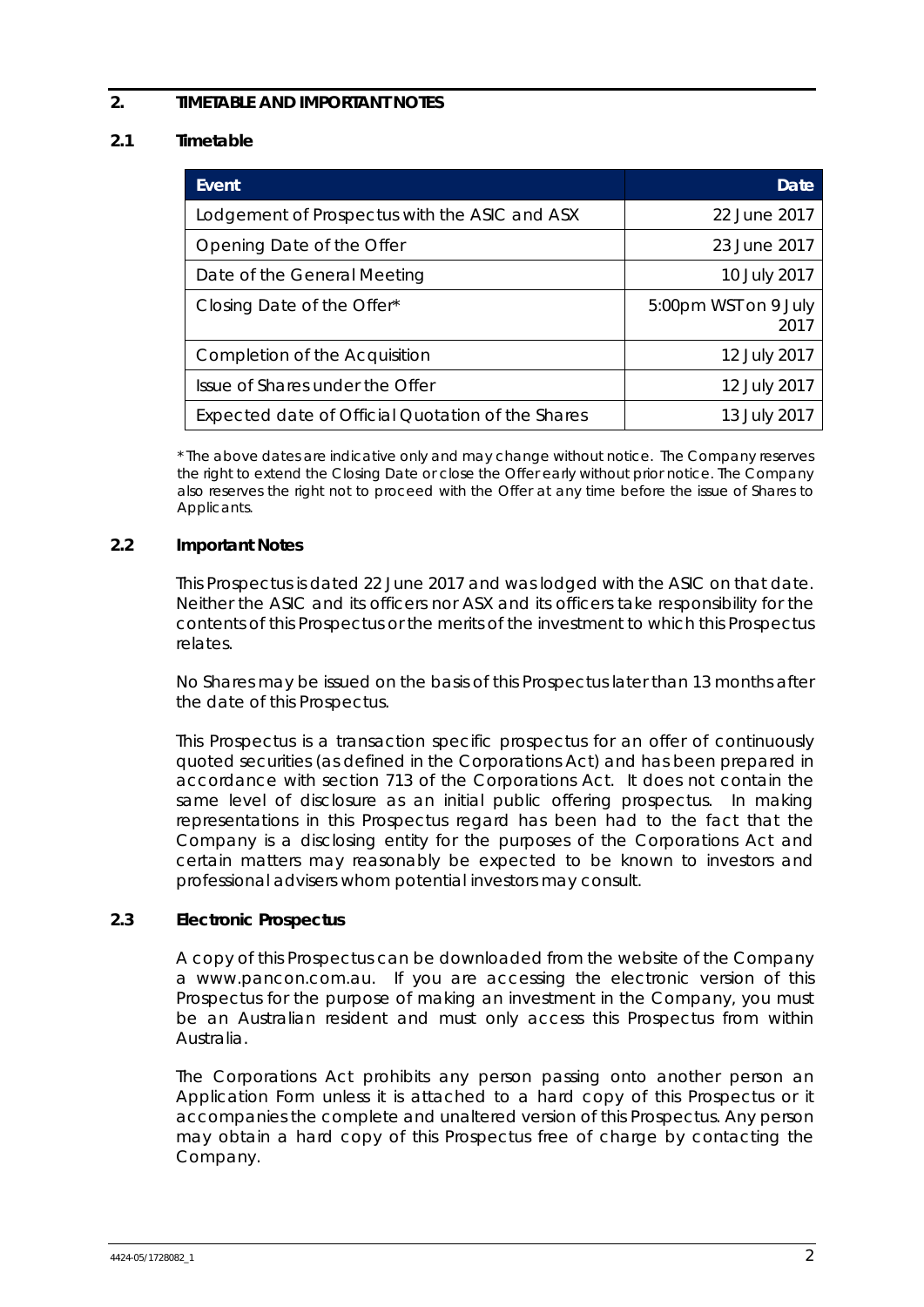The Company reserves the right not to accept an Application Form from a person if it has reason to believe that when that person was given access to the electronic Application Form, it was not provided together with the electronic Prospectus and any relevant supplementary or replacement prospectus or any of those documents were incomplete or altered.

#### **2.4 Website**

No document or information included on the Company's website is incorporated by reference into this Prospectus.

#### **2.5 Conditional Offer**

The Offer is conditional on satisfaction of the Conditions detailed in Section 3.4 of this Prospectus.

In the event that the Condition is not satisfied, the Offer will not proceed and no Shares will be issued pursuant to this Prospectus. If this occurs, Applicants will be reimbursed their application monies (without interest).

#### **2.6 Risk Factors**

Potential investors should be aware that subscribing for Shares in the Company involves a number of risks. The key risk factors of which investors should be aware are set out in Section 7 of this Prospectus. These risks together with other general risks applicable to all investments in listed securities not specifically referred to, may affect the value of the Shares in the future. Accordingly, an investment in the Company should be considered highly speculative. Investors should consider consulting their professional advisers before deciding whether to apply for Shares pursuant to this Prospectus.

#### **2.7 Overseas Investors**

The distribution of this Prospectus in jurisdictions outside Australia may be restricted by law and therefore persons into whose possession this document comes should seek advice on and observe any such restrictions. Any failure to comply with these restrictions constitutes a violation of those laws. This Prospectus does not constitute an offer of Shares in any jurisdiction where, or to any person to whom, it would be unlawful to issue in this Prospectus.

#### **2.8 Forward-looking statements**

This Prospectus contains forward-looking statements which are identified by words such as 'may', 'could', 'believes', 'estimates', 'targets', 'expects', or 'intends' and other similar words that involve risks and uncertainties.

These statements are based on an assessment of past and present economic and operating conditions, and on a number of assumptions regarding future events and actions that, as at the date of this Prospectus, are expected to take place.

Such forward-looking statements are not guarantees of future performance and involve known and unknown risks, uncertainties, assumptions and other important factors, many of which are beyond the control of the Company, its Directors, proposed Directors and management.

Although the Company believes that the expectations reflected in the forward looking statements included in this Prospectus are reasonable, none of the Company, its Directors, the Proposed Directors, or any person named in this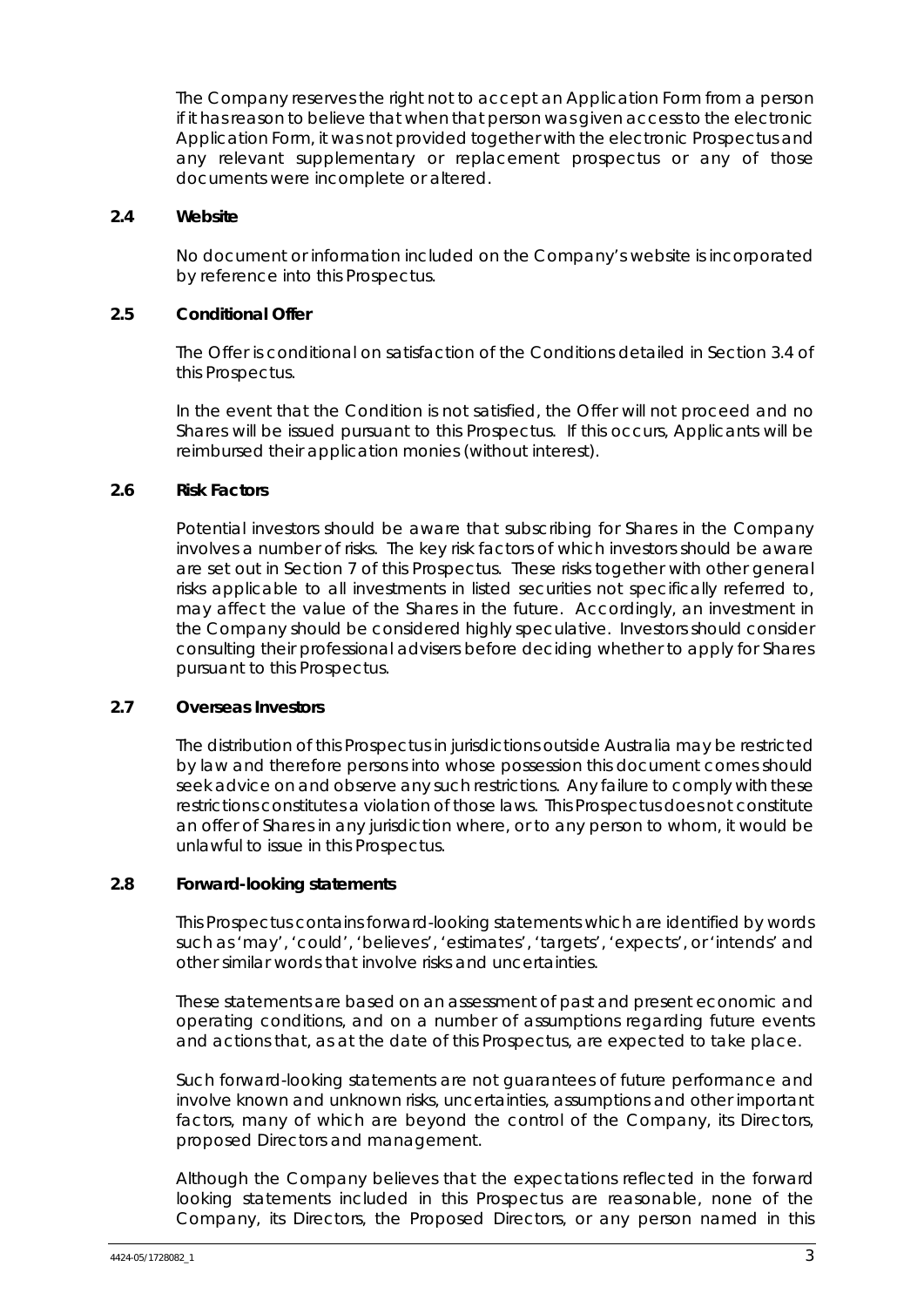Prospectus, can give, or gives, any assurance that the results, performance or achievements expressed or implied by the forward-looking statements contained in this Prospectus will actually occur or that the assumptions on which those statements are based will prove to be correct or exhaustive beyond the date of its making. Investors are cautioned not to place undue reliance on these forwardlooking statements.

Except to the extent required by law, the Company has no intention to update or revise forward-looking statements, or to publish prospective financial information in the future, regardless of whether new information, future events or any other factors affect the information contained in this Prospectus.

The forward-looking statements contained in this Prospectus are subject to various risk factors that could cause our actual results to differ materially from the results expressed or anticipated in these statements. The key risk factors of investing in the Company are set out in Section 7 of this Prospectus.

#### **2.9 Disclaimer**

No person is authorised to give any information or to make any representation in connection with the Offer described in this Prospectus which is not contained in this Prospectus. Any information not so contained may not be relied upon as having been authorised by the Company or any other person in connection with the Offer. You should rely only on information in this Prospectus.

#### **2.10 Enquiries**

If you are in any doubt as to how to deal with any of the matters raised in this Prospectus, you should consult your broker or legal, financial or other professional adviser without delay.

Should you have any questions about how to apply for Shares under the Offer, please call the company secretary on +61 8 6363 7090.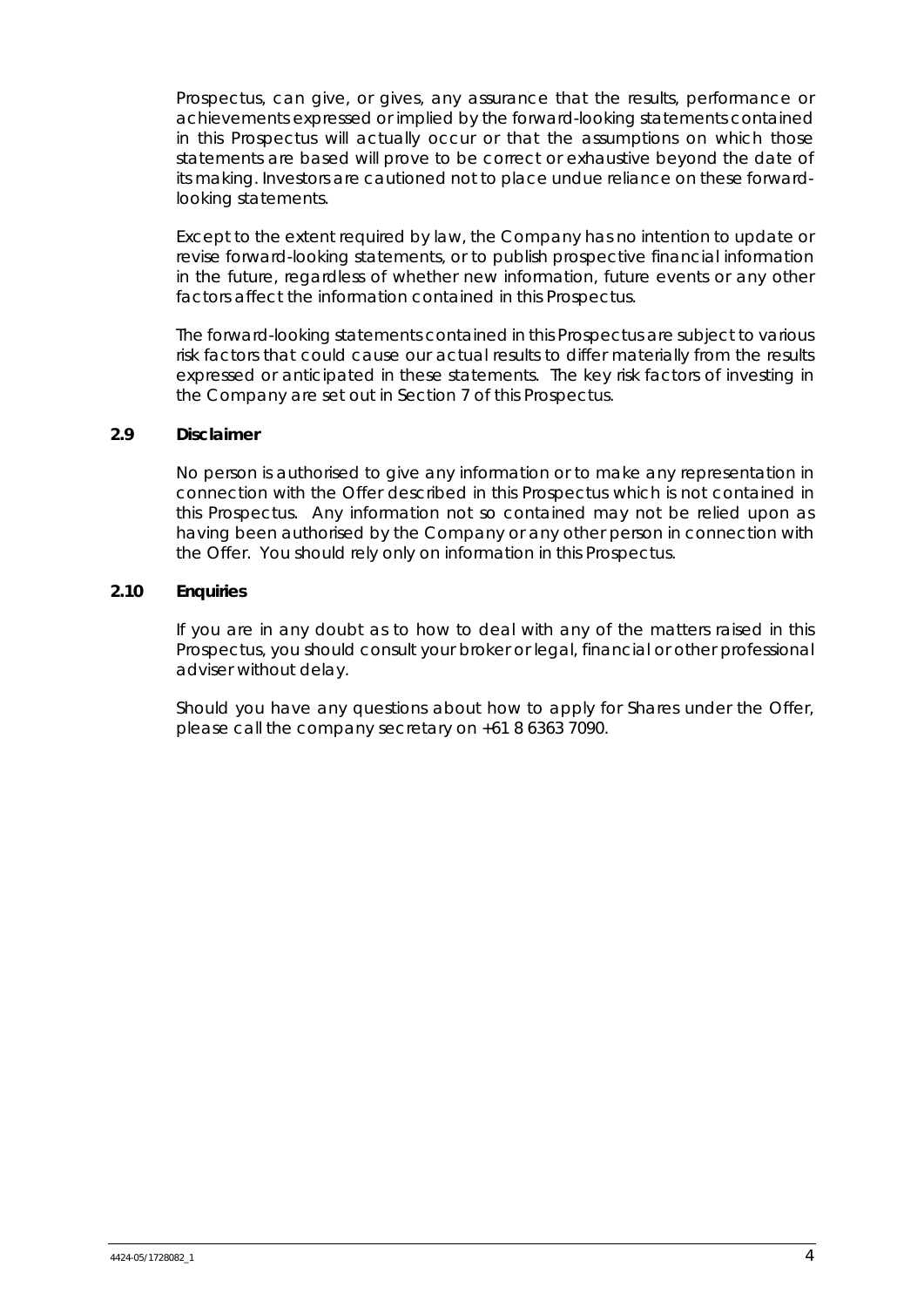## **3. TRANSACTION OVERVIEW**

## **3.1 Acquisition of Bombora Natural Energy Pty Ltd**

On 7 June 2017, the Company announced to ASX that it had executed a binding heads of agreement (the **Acquisition Agreement**) under which it agreed to acquire Bombora Natural Energy Pty Ltd (**Bombora**), an oil and gas explorer focused on the onshore Sacramento Gas Basin and the Perth Basin (the **Acquisition**). Further details of Bombora, its project interests and the terms of the Acquisition are set out in the announcement by the Company dated 7 June 2017.

## **3.2 Purpose of Offer**

In consideration for the Acquisition, the Company has agreed to issue to the Bombora shareholders (**Vendors**) up to 1,753,211,226 Shares (in aggregate), based on a ratio of 26 Shares for each Bombora share on issue at completion of the Acquisition (**Consideration Shares**). However, if by 31 July 2017, Bombora, for whatever reason, loses the right to earn its interests in the Tulainyo Project and that project has not been replaced with a transaction deemed by Pancontinental to be of equivalent value, then the number of Pancontinental Shares to be issued to the Vendors will reduce from 26 to 22 per Bombora share (**Tulainyo Reduction**). This will mean that the Vendors will initially receive 22 Shares for every one Bombora share held by them and the remaining 4 Shares will be issued after 31 July 2017 provided the Tulainyo Reduction is not triggered. If it is triggered then the Vendors will not receive the remaining 4 Shares per Bombora shareholding.

The purpose of the Offer under this Prospectus is to make the offer of the Consideration Shares to the Vendors to complete the Acquisition. The Offer is subject to and conditional on the following outstanding conditions precedent being satisfied or waived:

- (a) Resolutions 1 to 5 inclusive and 7 contained in the Notice of Meeting all passing at the General Meeting;
- (b) Bombora providing evidence that at least 90% of the Vendors have accepted the Offer and have delivered instruments of transfer for those shares;
- (c) Bombora satisfying Pancontinental immediately prior to the completion of the Acquisition that it retains the right to earn at least a 10% working interest in the Dempsey Gas Project, the Sacramento Gas AMI and the Alvares Discovery and that it has paid all monies it was obliged to pay under the agreement by which it is earning its interest; and
- (d) Pancontinental having received by 10 July 2017 binding commitments for the A\$550,000 as part of the Capital Raising.

If any of these conditions is not satisfied or waived then the Offer will not proceed and the Acquisition will not be capable of completion. The consequence will be that which is set out in Section 3.4.

In connection with the Acquisition, the Company intends to conduct the Capital Raising.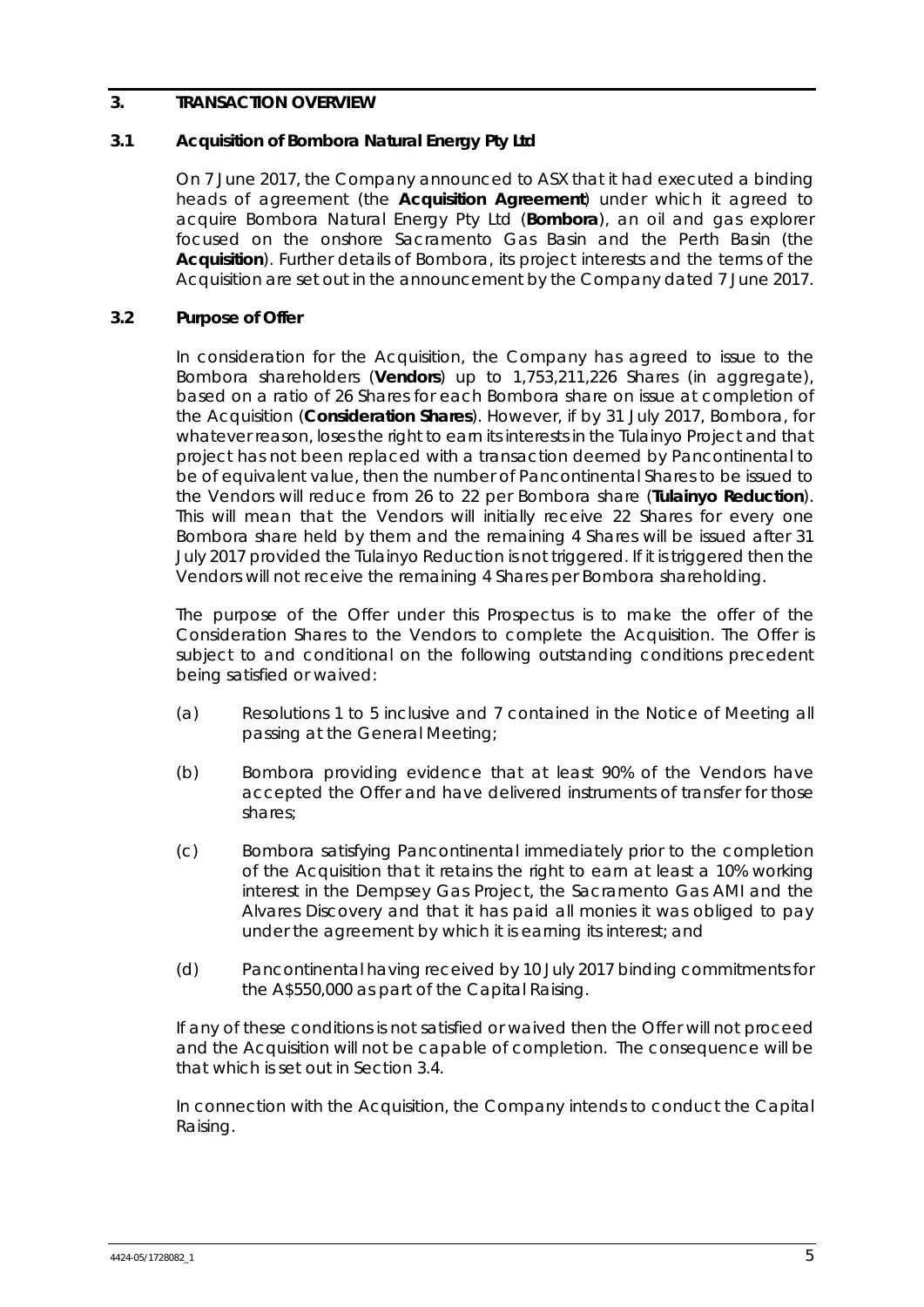## **3.3 General Meeting**

On 12 June 2017, the Company despatched to Shareholders a notice of meeting (**Notice of Meeting**) to convene a general meeting for the purpose of, among other things, obtaining the approval of Shareholders to a number of resolutions required to complete the Acquisition and complete the Capital Raising (**General Meeting**). The General Meeting will be held on 10 July 2017. The Notice of Meeting contains further information in respect of the Acquisition and the matters for which Shareholder approval is sought by the Company.

#### **3.4 Conditional Offer**

The Offer is conditional upon completion of the Acquisition including the satisfaction or waiver of the conditions precedent set out in Section 3.2 (the **Condition**). In the event that the Acquisition is not completed in accordance with the terms of the Acquisition Agreement, the Offer will not proceed and no Shares will be issued under this Prospectus.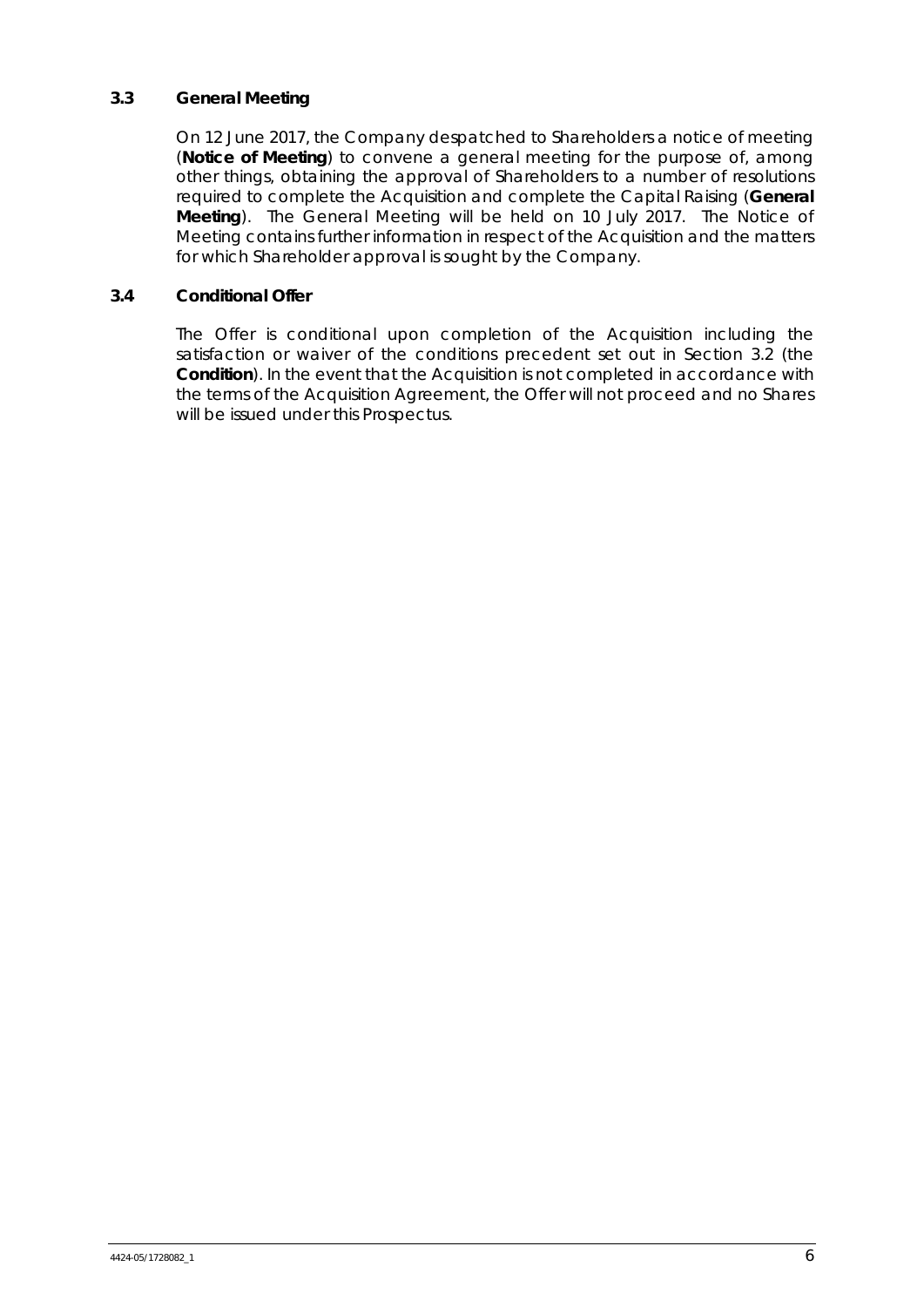## **4. DETAILS OF THE OFFER**

## **4.1 The Offer**

This Prospectus contains the Offer which is an offer of up to 1,753,211,226 Shares to the Vendors in consideration for the Acquisition. This number is ultimately dependent on the results of the Bombora Capital Raising and whether the Tulainyo Reduction is triggered as referred to in section 3.2 of this Prospectus. For example if the Tulainyo Reduction is not triggered and Bombora does not issue any more shares by completion of the Acquisition, then Pancontinental will be obliged to issue 1,493,211,226 shares to the Vendors. If the Tulainyo Reduction is triggered in this scenario then Pancontinental will be obliged to issue 1,263,486,422 shares to the Vendors. If Bombora raises \$500,000 prior to completion of the Acquisition by the issue of a further 10 million Bombora shares, then, the number of Pancontinental Shares to be issued will increase to 1,753,211,226 if the Tulainyo Reduction is not triggered and 1,483,486,422 if the Tulainyo Reduction is triggered.

Only the Vendors may accept the Offer. A personalised Application Form in relation to the Offer and an instrument of transfer for each Vendor's Bombora shares will be issued to the Vendors together with a copy of this Prospectus.

All of the Shares issued under the Offer will rank equally with Shares on issue at the date of this Prospectus. A summary of the material rights and liabilities attaching to Shares is set out in Section 6.

# **4.2 Opening and Closing Dates of the Offer**

The Opening Date of the Offer is 23 June 2017 and the Closing Date is 9 July 2017. The Directors reserve the right to close the Offer early or extend the Closing Dates (as the case may be) in their absolute discretion.

#### **4.3 Issue of Shares**

Subject to satisfaction of the Condition to the Offer described in Sections 3.2 and 3.4, the issue of Shares under the Offer (except for the Tulainyo Reduction Shares) will take place as soon as practicable after the Closing Date. The Tulainyo Reduction Shares will be issued as soon as practicable after 31 July 2017 provided the Tulainyo Reduction has not been triggered. If triggered, the Tulainyo Reduction Shares will not be issued at all.

#### **4.4 ASX listing**

Application for Official Quotation of the Shares offered pursuant to this Prospectus will be made within 7 days of the date of this Prospectus. If ASX does not grant Official Quotation of the Shares offered pursuant to this Prospectus before the expiration of 3 months after the date of issue of the Prospectus (or such period as varied by the ASIC), the Company will not issue any Shares and will repay all application monies for the Shares within the time prescribed under the Corporations Act, without interest.

The fact that ASX may grant Official Quotation to the Shares is not to be taken in any way as an indication of the merits of the Company or the Shares now offered for subscription.

#### **4.5 Restrictions on the distribution of the Prospectus**

This Prospectus does not, and is not intended to, constitute an offer of, or invitation to apply for, Shares in any place or jurisdiction, or to any person to whom, it would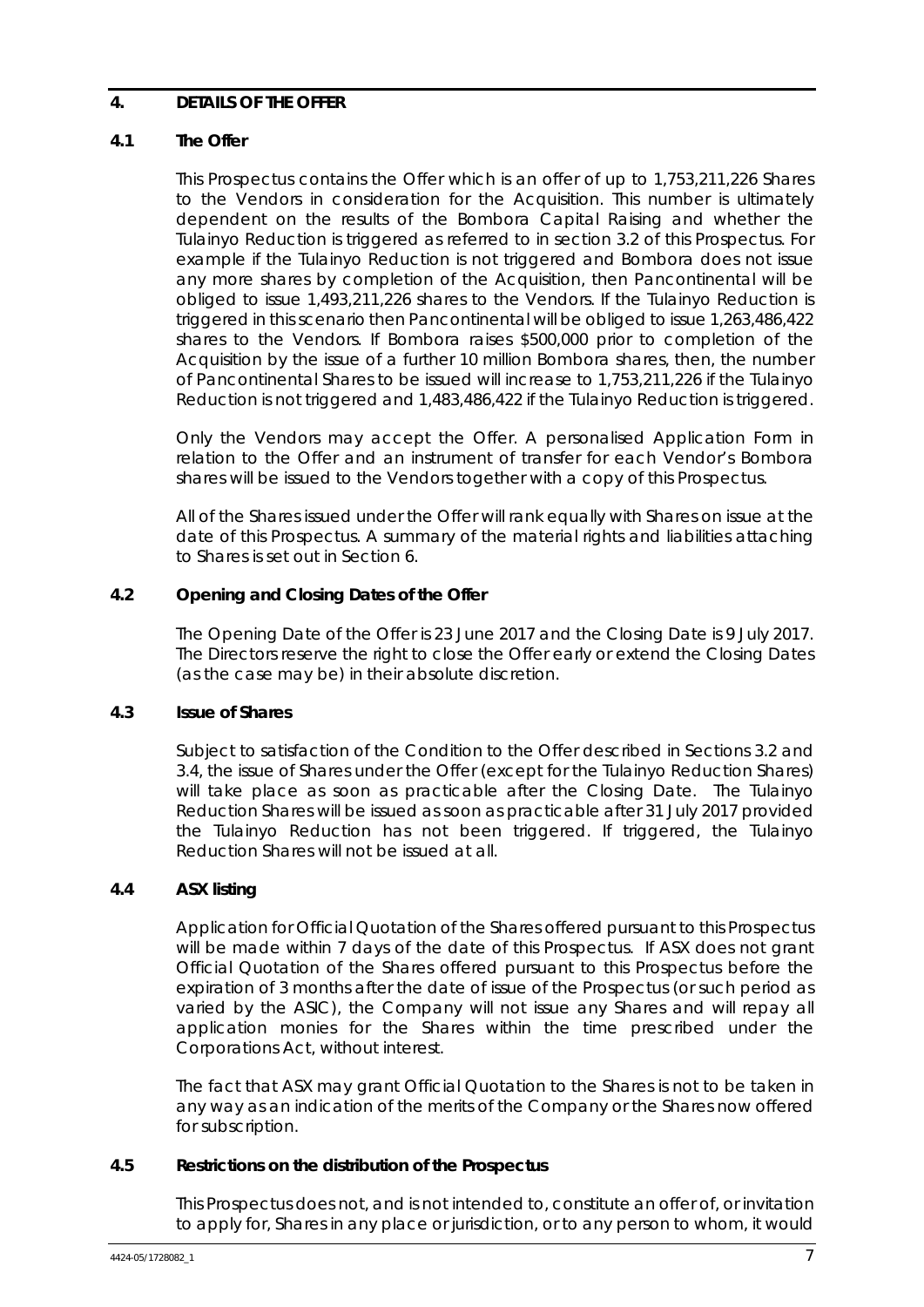not be lawful to make such an offer or invitation. The distribution of this Prospectus in jurisdictions outside Australia may be restricted by law and persons who come into possession of this Prospectus should seek advice on and observe any of these restrictions. Any failure to comply with such restrictions may constitute a violation of applicable securities laws.

No action has been taken to register or qualify the Shares or otherwise permit a public offering of the Shares the subject of this Prospectus in any jurisdiction outside Australia. Applicants who are resident in countries other than Australia should consult their professional advisers as to whether any governmental or other consents are required or whether any other formalities need to be considered and followed in order to participate in the Offer.

If you are outside Australia it is your responsibility to ensure compliance with all laws of any country relevant to, and obtain all necessary approvals for, the issue of the Shares pursuant to this Prospectus. The return of a completed Application Form will be taken by the Company to constitute a representation and warranty by you that there has been no breach of any such laws and all relevant approvals have been obtained.

#### **4.6 Withdrawal of Offer**

The Offer may be withdrawn at any time. In this event, the Company will return all application monies (without interest) in accordance with applicable laws.

# **4.7 Taxation Implications of the Offer**

The Company is unable to provide investors with advice on the taxation implications (if any) of applying for Shares under the Offer because each investor's circumstances are different. Investors should seek advice from a professional taxation advisor before deciding to invest. To the maximum extent permitted by law, the Company and its Directors do not accept any responsibility or liability for any taxation consequences for Applicants resulting from an investment in the Offer.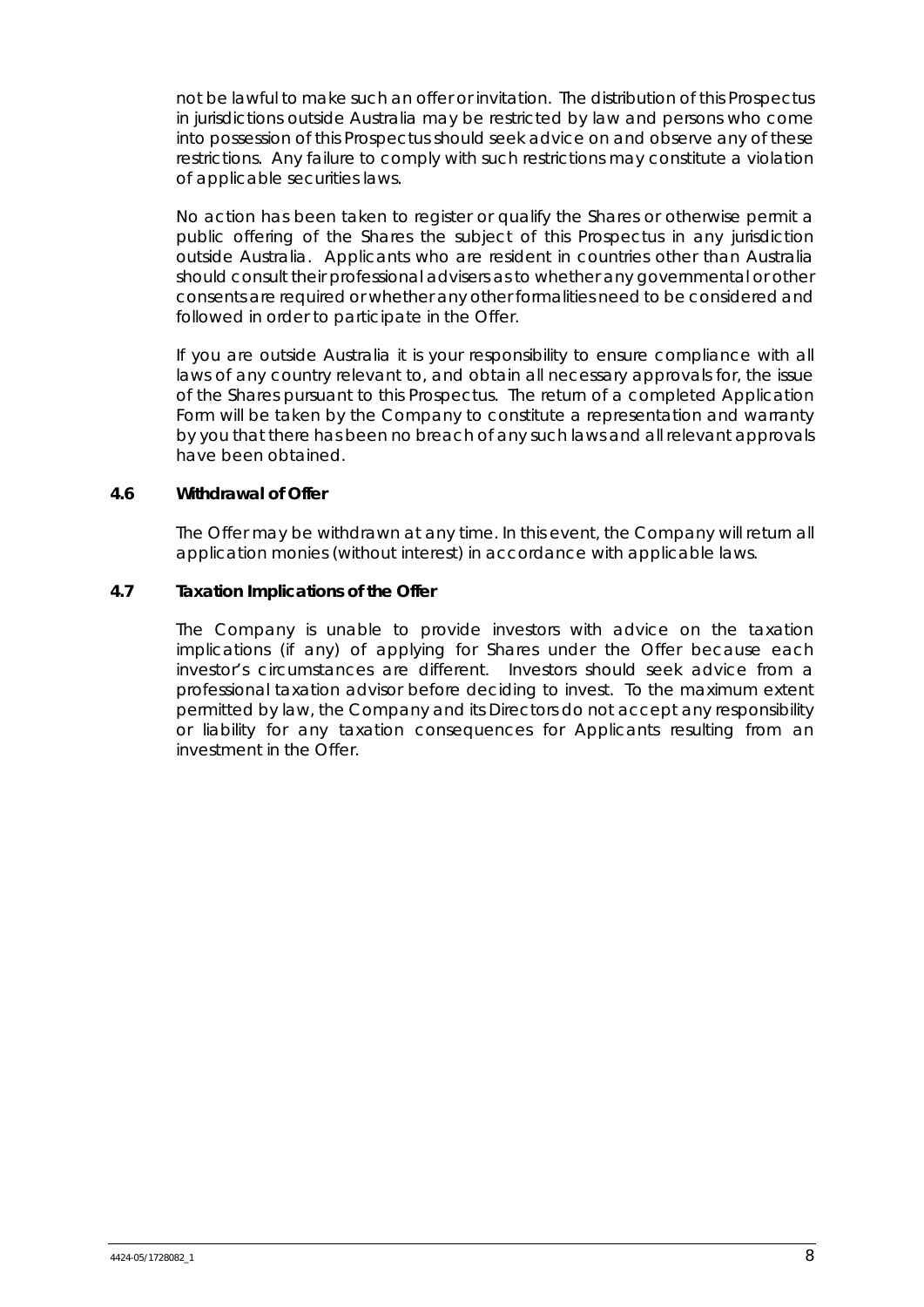#### **5. PURPOSE AND EFFECT OF THE OFFER**

#### **5.1 Purpose of the Offer**

The purpose of the Offer is to complete the acquisition of Bombora by the Company.

No funds will be raised under the Offer as the Consideration Shares are being issued in consideration for the Acquisition.

#### **5.2 Effect of the Offer on capital structure**

The effect of the Offer on the Company's capital structure is as follows:

| <b>Shares</b>                                              | <b>Number</b> |
|------------------------------------------------------------|---------------|
| Shares on issue as at the date of this Prospectus          | 2,450,077,442 |
| Shares to be issued under the Capital Raising <sup>1</sup> | 2,000,000,000 |
| Shares to be issued under the Offer <sup>2</sup>           | 1,753,211,226 |
| Other Shares to be issued to Directors <sup>3</sup>        | 162,500,000   |
| Shares on issue on completion of the Offer <sup>4</sup>    | 6,365,788,668 |

#### **Notes:**

- 1. This assumes the Capital Raising is fully subscribed.
- 2. This assumes the maximum number of Shares are issued under the Offer.
- 3. Subject to approval of Shareholders at the General Meeting, the Company proposes to issue 75,000,000 Shares to David Kennedy and 87,500,000 Shares to Barry Rushworth. Refer to the Notice of Meeting for further details.
- 4. This assumes no Options are exercised.

The Offer will not directly affect the number of Options on issue in the Company. As at the date of this Prospectus, the Company has 100,000,000 Options on issue. Under the terms of the Acquisition Agreement, the Company has agreed to issue up to a maximum of 477,434,150 Options to John Begg and Marie Malaxos and to Hartleys Limited, subject to Shareholder approval at the General Meeting. Shareholders should refer to the Notice of Meeting for further details in respect of the proposed Options issue in connection with the Acquisition.

#### **5.3 Financial effect of the Offer**

The reviewed extract of Pancontinental's financials as at 31 December 2016 shown below has been prepared on the basis of the accounting policies normally adopted by the Company and reflect the changes to its financial position as a consequence of the Offer.

The financial information is presented in an abbreviated form, insofar as it does not include all of the disclosures required by Australian Accounting Standards applicable to annual financial statements.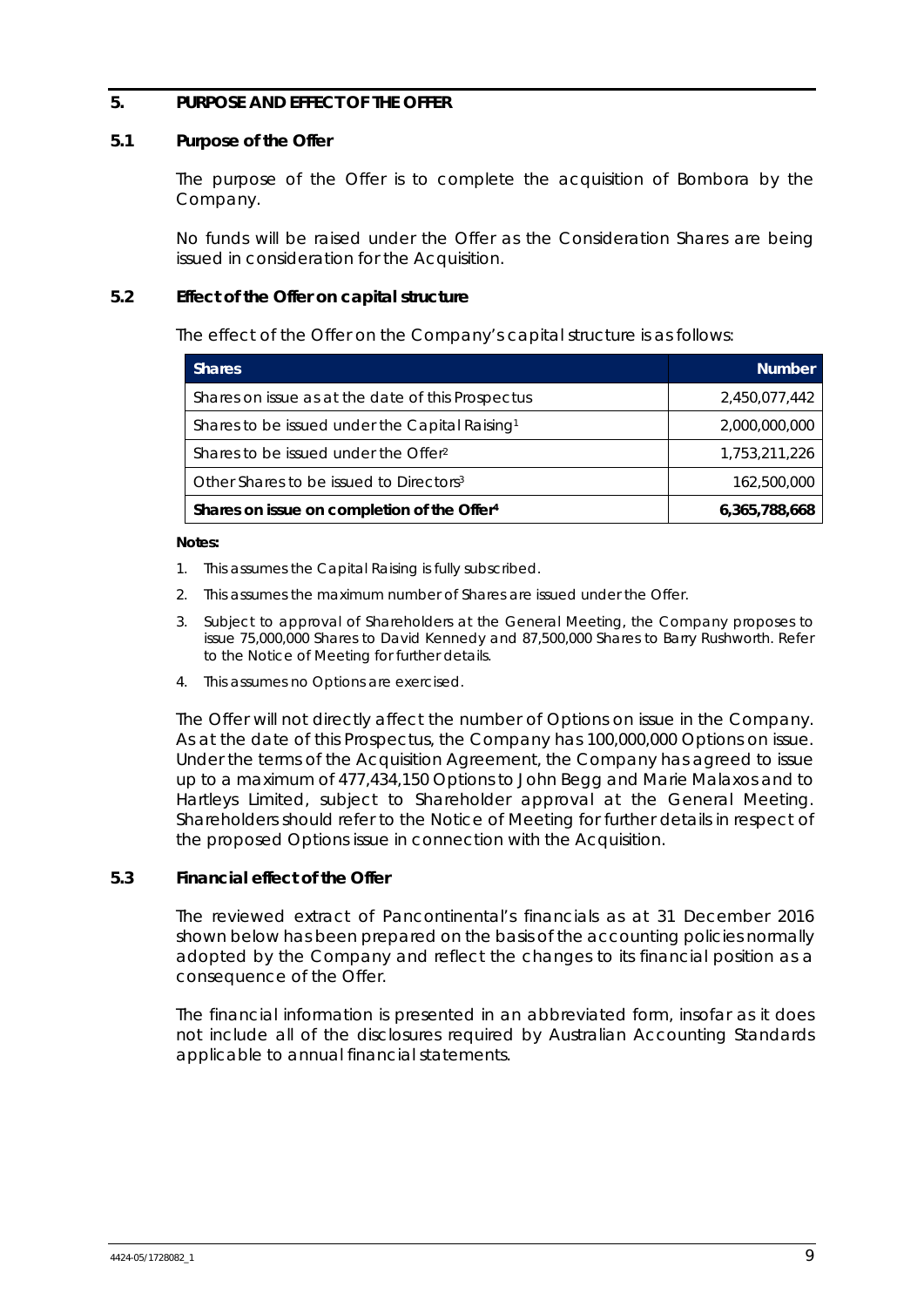| <b>Particulars</b>                                                 | <b>Prior to Proposed</b><br>Transaction -<br><b>Position of</b><br>Company as<br>stated in latest<br>audited,<br>consolidated<br>financial<br><b>statements</b> | Projected<br>increase due to<br>Proposed<br><b>Transaction</b> | <b>Post Proposed</b><br><b>Transaction - Pro</b><br>forma | Percentage<br>increase due to<br>Proposed<br><b>Transaction</b> |
|--------------------------------------------------------------------|-----------------------------------------------------------------------------------------------------------------------------------------------------------------|----------------------------------------------------------------|-----------------------------------------------------------|-----------------------------------------------------------------|
| <b>Total Consolidated</b><br>Assets $(\$)$                         | 10,577,150                                                                                                                                                      | 555,339                                                        | 11,132,489                                                | 5%                                                              |
| Total Equity (\$)                                                  | 10,285,591                                                                                                                                                      | 449,641                                                        | 10,735,232                                                | 4%                                                              |
| <b>Annual Revenue</b>                                              | N/A                                                                                                                                                             | N/A                                                            | N/A                                                       | N/A                                                             |
| <b>Annual Profit</b><br>(before tax and<br>extraordinary<br>items) | N/A                                                                                                                                                             | N/A                                                            | N/A                                                       | N/A                                                             |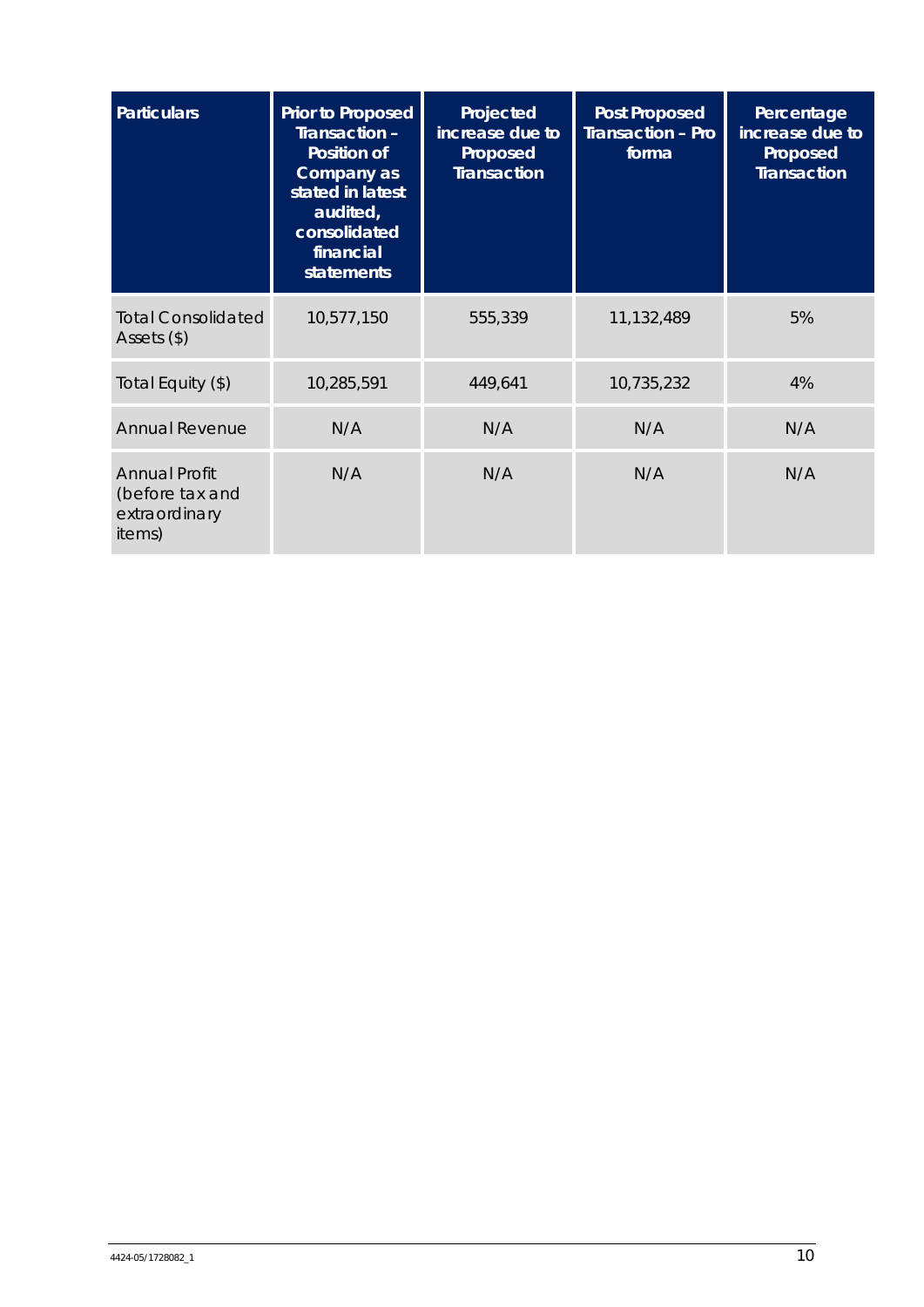## **6. RIGHTS AND LIABILITIES ATTACHING TO SHARES**

The following is a summary of the more significant rights and liabilities attaching to Shares being offered pursuant to this Prospectus. This summary is not exhaustive and does not constitute a definitive statement of the rights and liabilities of Shareholders. To obtain such a statement, persons should seek independent legal advice.

Full details of the rights and liabilities attaching to Shares are set out in the Constitution, a copy of which is available for inspection at the Company's registered office during normal business hours.

# **6.1 General meetings**

Shareholders are entitled to be present in person, or by proxy, attorney or representative to attend and vote at general meetings of the Company.

Shareholders may requisition meetings in accordance with section 249D of the Corporations Act and the Constitution of the Company.

# **6.2 Voting rights**

Subject to any rights or restrictions for the time being attached to any class or classes of shares, at general meetings of shareholders or classes of shareholders:

- (a) each Shareholder entitled to vote may vote in person or by proxy, attorney or representative;
- (b) on a show of hands, every person present who is a Shareholder or a proxy, attorney or representative of a Shareholder has one vote; and
- (c) on a poll, every person present who is a Shareholder or a proxy, attorney or representative of a Shareholder shall, in respect of each fully paid Share held by him, or in respect of which he is appointed a proxy, attorney or representative, have one vote for each Share held, but in respect of partly paid shares shall have such number of votes as bears the same proportion to the total of such Shares registered in the Shareholder's name as the amount paid (not credited) bears to the total amounts paid and payable (excluding amounts credited).

#### **6.3 Dividend rights**

Subject to the rights of any preference Shareholders and to the rights of the holders of any shares created or raised under any special arrangement as to dividend, the Directors may from time to time declare a dividend to be paid to the Shareholders entitled to the dividend which shall be payable on all Shares according to the proportion that the amount paid (not credited) is of the total amounts paid and payable (excluding amounts credited) in respect of such Shares.

The Directors may from time to time pay to the Shareholders any interim dividends as they may determine. No dividend shall carry interest as against the Company. The Directors may set aside out of the profits of the Company any amounts that they may determine as reserves, to be applied at the discretion of the Directors, for any purpose for which the profits of the Company may be properly applied.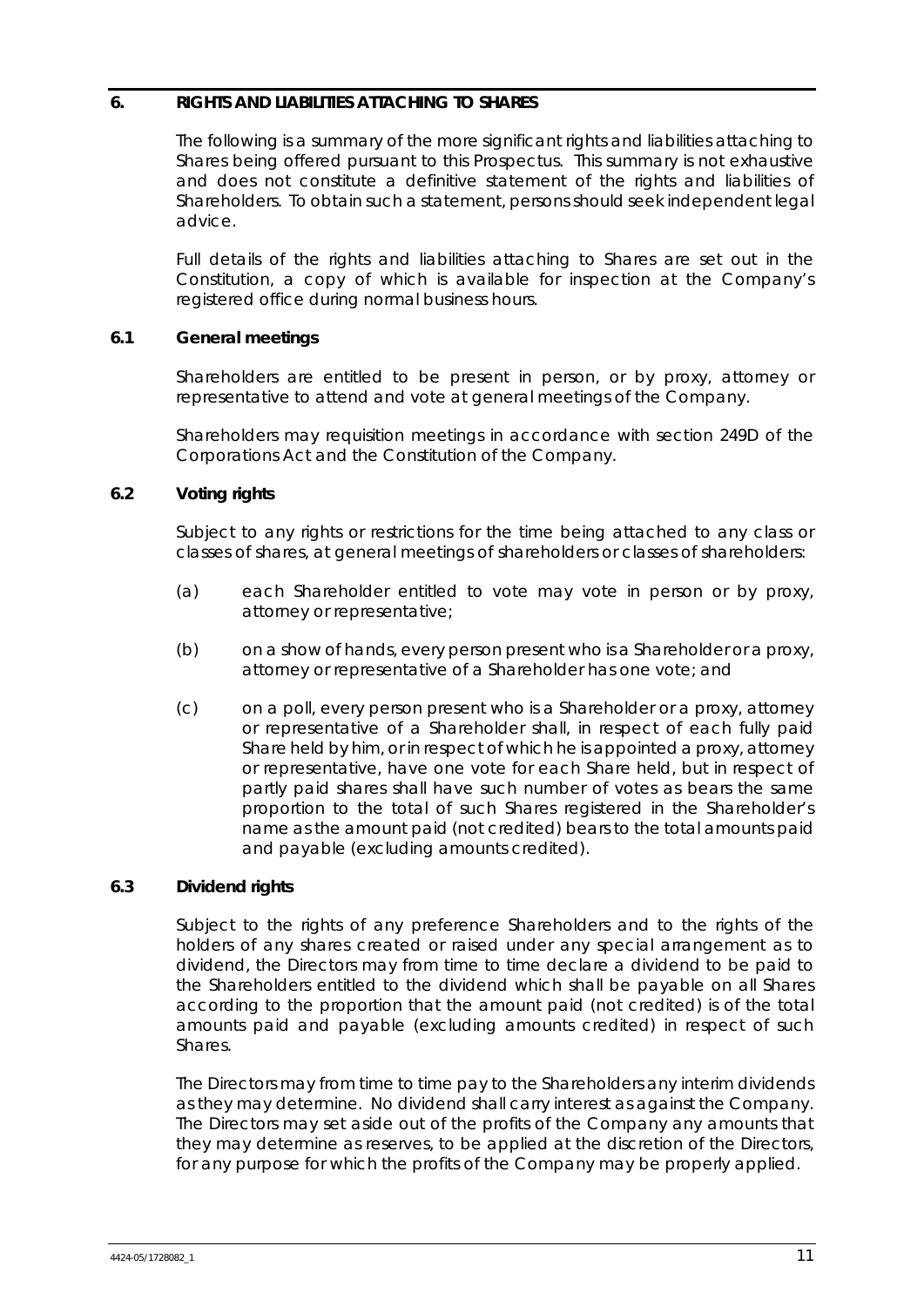Subject to the ASX Listing Rules and the Corporations Act, the Company may, by resolution of the Directors, implement a dividend reinvestment plan on such terms and conditions as the Directors think fit and which provides for any dividend which the Directors may declare from time to time payable on Shares which are participating Shares in the dividend reinvestment plan, less any amount which the Company shall either pursuant to the Constitution or any law be entitled or obliged to retain, be applied by the Company to the payment of the subscription price of Shares.

#### **6.4 Winding-up**

If the Company is wound up, the liquidator may, with the authority of a special resolution, divide among the Shareholders in kind the whole or any part of the property of the Company, and may for that purpose set such value as he considers fair upon any property to be so divided, and may determine how the division is to be carried out as between the Shareholders or different classes of Shareholders.

The liquidator may, with the authority of a special resolution, vest the whole or any part of any such property in trustees upon such trusts for the benefit of the contributories as the liquidator thinks fit, but so that no Shareholder is compelled to accept any shares or other securities in respect of which there is any liability.

#### **6.5 Shareholder liability**

As the Shares issued will be fully paid shares, they will not be subject to any calls for money by the Directors and will therefore not become liable for forfeiture.

#### **6.6 Transfer of shares**

Generally, shares in the Company are freely transferable, subject to formal requirements, the registration of the transfer not resulting in a contravention of or failure to observe the provisions of a law of Australia and the transfer not being in breach of the Corporations Act and the ASX Listing Rules.

#### **6.7 Future increase in capital**

The issue of any new Shares is under the control of the Directors of the Company. Subject to restrictions on the issue or grant of Securities contained in the ASX Listing Rules, the Constitution and the Corporations Act (and without affecting any special right previously conferred on the holder of an existing share or class of shares), the Directors may issue Shares as they shall, in their absolute discretion, determine.

#### **6.8 Variation of rights**

Under section 246B of the Corporations Act, the Company may, with the sanction of a special resolution passed at a meeting of Shareholders vary or abrogate the rights attaching to shares.

If at any time the share capital is divided into different classes of shares, the rights attached to any class (unless otherwise provided by the terms of issue of the shares of that class), whether or not the Company is being wound up, may be varied or abrogated with the consent in writing of the holders of three quarters of the issued shares of that class, or if authorised by a special resolution passed at a separate meeting of the holders of the shares of that class.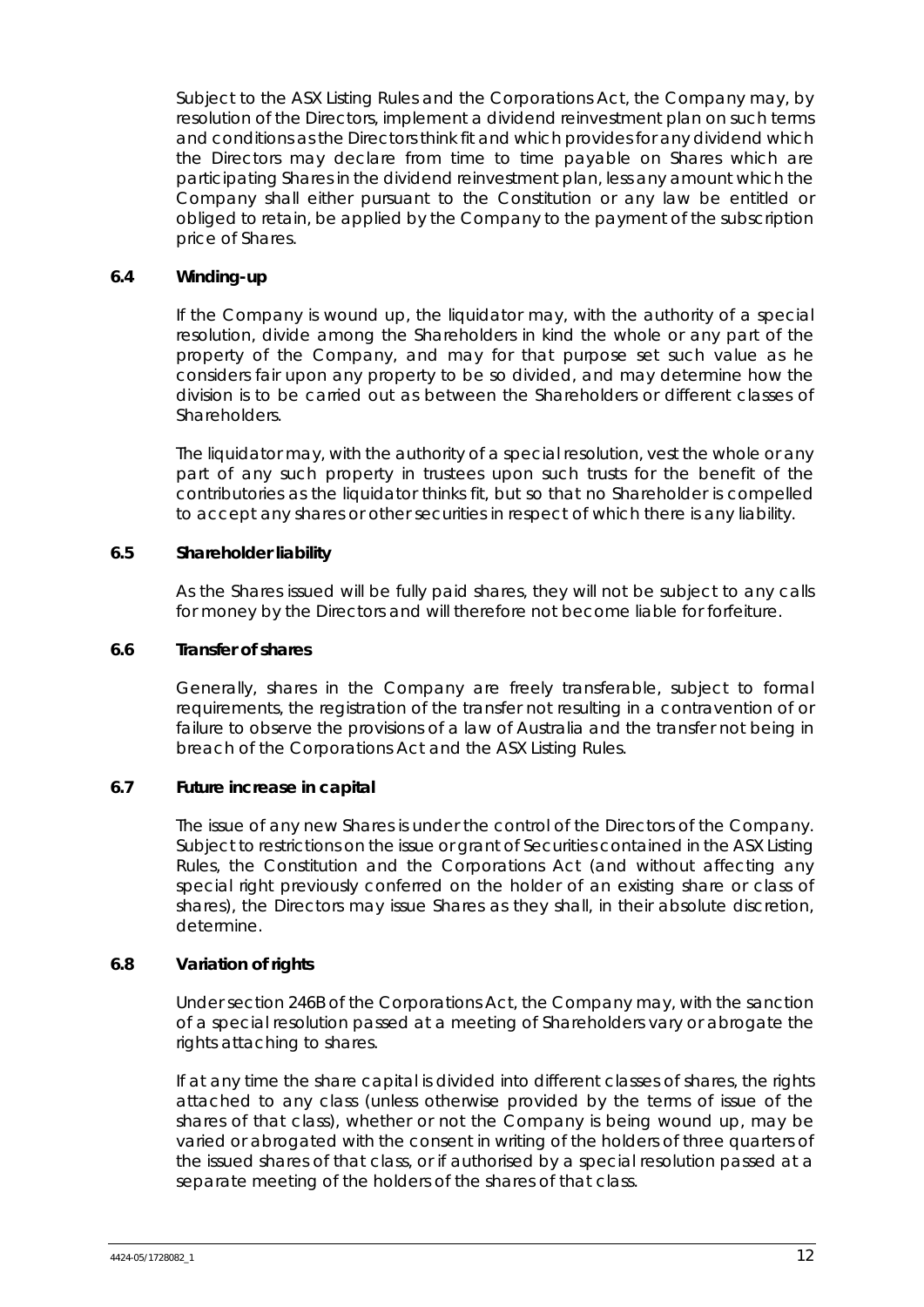# **6.9 Alteration of constitution**

In accordance with the Corporations Act, the Constitution can only be amended by a special resolution passed by at least three quarters of Shareholders present and voting at the general meeting. In addition, at least 28 days written notice specifying the intention to propose the resolution as a special resolution must be given.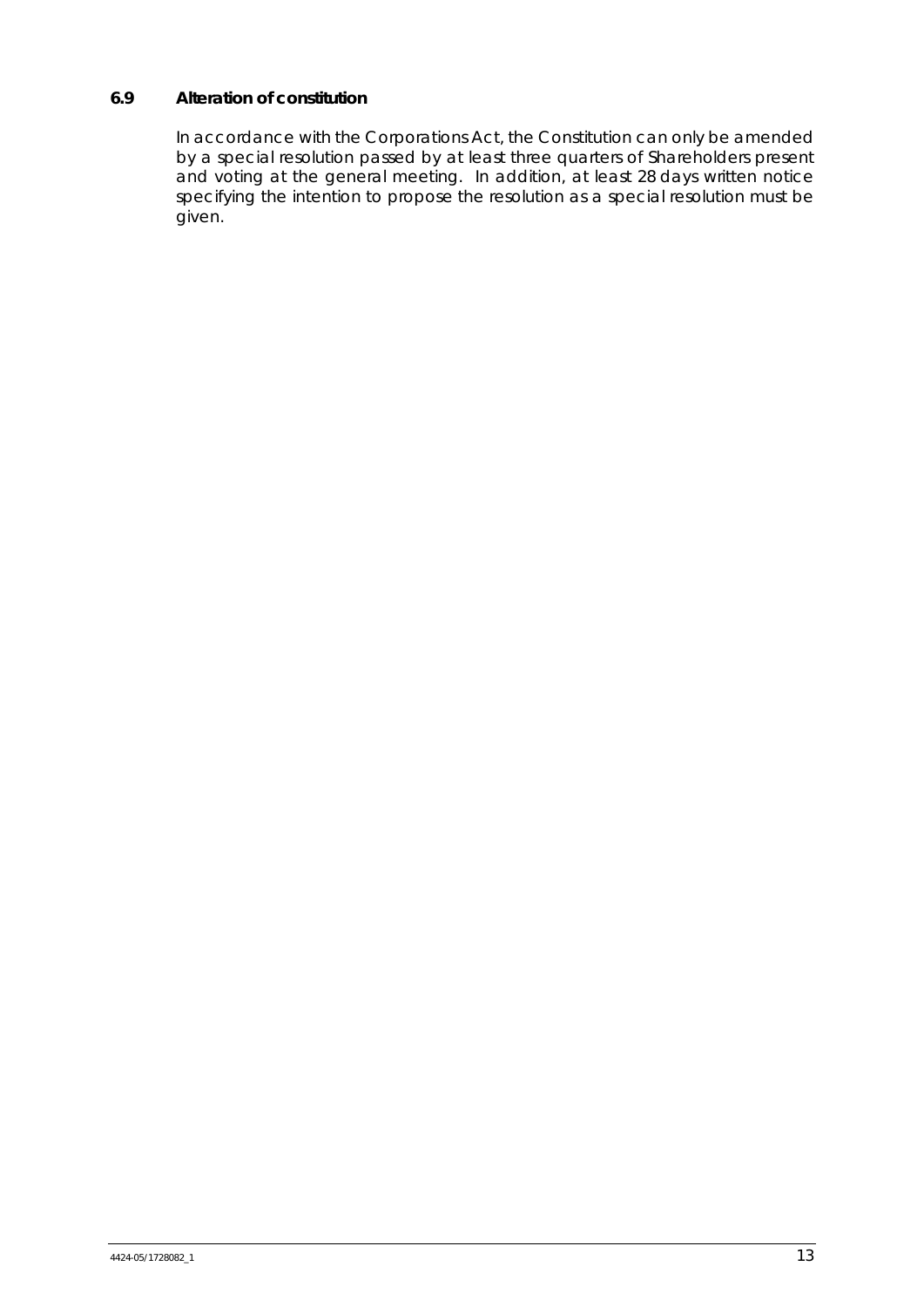#### **7. RISK FACTORS**

#### **7.1 Introduction**

The Shares offered under this Prospectus are considered highly speculative. An investment in the Company is not risk free and the Directors strongly recommend potential investors to consider the risk factors described below, together with information contained elsewhere in this Prospectus and to consult their professional advisers before deciding whether to apply for Shares pursuant to this Prospectus.

There are specific risks which relate directly to the Company's business. In addition, there are other general risks, many of which are largely beyond the control of the Company and the Directors. The risks identified in this Section, or other risk factors, may have a material impact on the financial performance of the Company and the market price of the Shares.

The following is not intended to be an exhaustive list of the risk factors to which the Company is exposed.

#### **7.2 Company specific risks**

#### (a) **Contract and farm-in risk**

The Company and Bombora are party to various contracts, including farm-in and joint venture agreements under which the Company holds its project interests and under which Bombora holds its rights to acquire its proposed project interests. While the Company and Bombora (as applicable) will have various contractual rights in the event of noncompliance by a contracting party, no assurance can be given that all contracts to which the Company or Bombora is a party will be fully performed by all contracting parties, including the Company or Bombora. Additionally, no assurance can be given that if a contracting party does not comply with any contractual provisions, the Company or Bombora will be successful in securing compliance. Any failure in the ability of the Company or Bombora to secure compliance of a contracting party could have a negative effect on the Company's ability to carry out its objectives and may have a detrimental financial effect on the Company.

In addition, if Bombora does not comply with its obligations under the farm-in and joint venture agreements under which it holds the rights to acquire its proposed project interests, there is a risk that Bombora may not earn those interests, may forfeit its project interests or rights to acquire its proposed project interests and/or may be liable to pay damages to the counterparties to those agreements. Any failure in the ability of Bombora to comply with the farm-in and joint venture agreements to which it is party could have a negative effect on the Company's ability to carry out its objectives and may have a detrimental financial effect on the Company

#### (b) **Funding of commitments**

Other than in relation to the Tulainyo Project (as detailed below), the funds raised pursuant to the Capital Raising are expected to provide funding necessary to meet various planned expenditures associated with the Company's oil and gas portfolio and general working capital in the near term. If the Company does not raise sufficient funds pursuant to the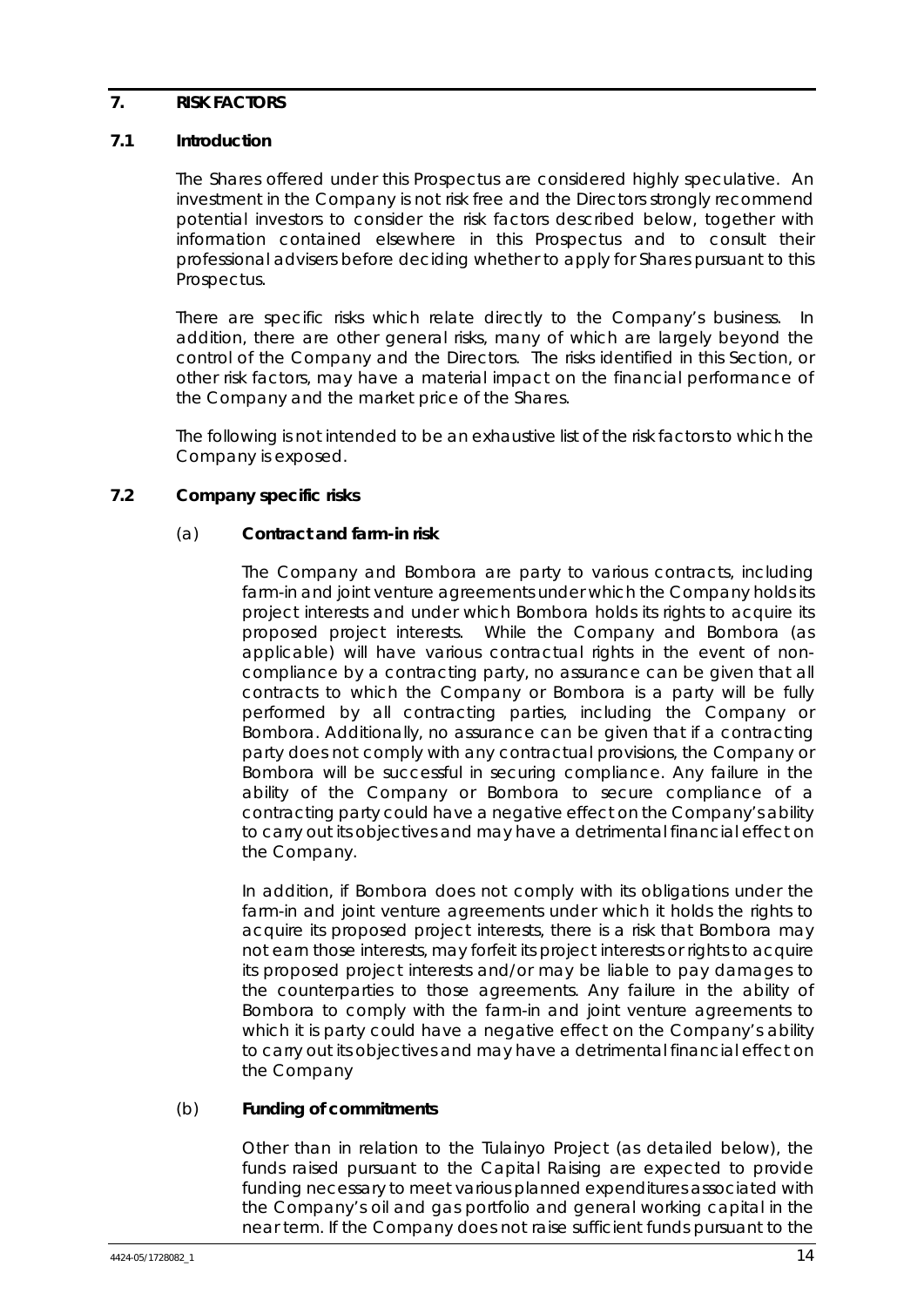Capital Raising the Company may not be in a position to adequately fund these planned activities.

As announced by the Company on 7 June 2017, a wholly owned subsidiary of Bombora is party to a farm-in agreement in respect of the Tulainyo Project under which the subsidiary has the right to earn an interest in the project of up to 33.33% by funding the drilling of wells on the project. The first well is expected to cost \$4,000,000 and must commence by 1 September 2017. The subsidiary of Bombora has entered into a letter agreement with Magnum Gas & Power Limited (ASX:MPE) to provide the majority of funding required to meet the initial well commitments under the farm-in agreement in consideration for Magnum acquiring shares representing 60% of Bombora's subsidiary. If Magnum does not comply with its obligations under the letter agreement, the Company and Bombora will not have sufficient funds to meet the commitments under the farm-in agreement and it is likely that the subsidiary of Bombora will forfeit its right to earn an interest in the Tulainyo Project.

#### (c) **PCL project specific risks**

The Company's African projects are subject to renewal, of the exploration licence under which the project is governed, by the relevant Government of the country in which the project is located. To renew such a licence each joint venture party must agree to the renewal, so that if any joint venturer does not agree to the renewal, the relevant licence will be lost, unless the parties agree to the contrary.

#### (d) **Exploration and development risk**

Oil and gas exploration and development involves significant risk and there is no assurance that exploration within the Company's portfolio of project interests (including projects in which the Company will acquire an interest by its acquisition of Bombora), or any other projects that may be acquired in the future, will result in a hydrocarbon discovery. Even if an apparently viable hydrocarbon deposit is discovered or identified there can be no guarantee that the discovery will be sufficiently productive to justify commercial development or assure a profit on the investment.

Further, oil and gas exploration may involve drilling operations and exploration activities which do not generate a positive return on investment. This may arise from dry wells, but also from wells that are productive but do not produce sufficient revenues to return a profit after accounting for drilling, operating and other associated costs. The production from successful wells may also be impacted by various operating conditions, including insufficient storage or transportation capacity, or other geological and mechanical conditions. In addition, managing drilling hazards or environmental damage and pollution caused by exploration and development operations could greatly increase the associated cost and profitability of individual wells.

The ultimate success of exploration and development activities of the Company is influenced by many factors, such as access to capital, costs, regulatory conditions, sentiments towards oil and gas activities, actual hydrocarbons and formations encountered by wells, flow consistency and reliability as well as access to appropriately skilled personnel and other risks such as those outlined in this section.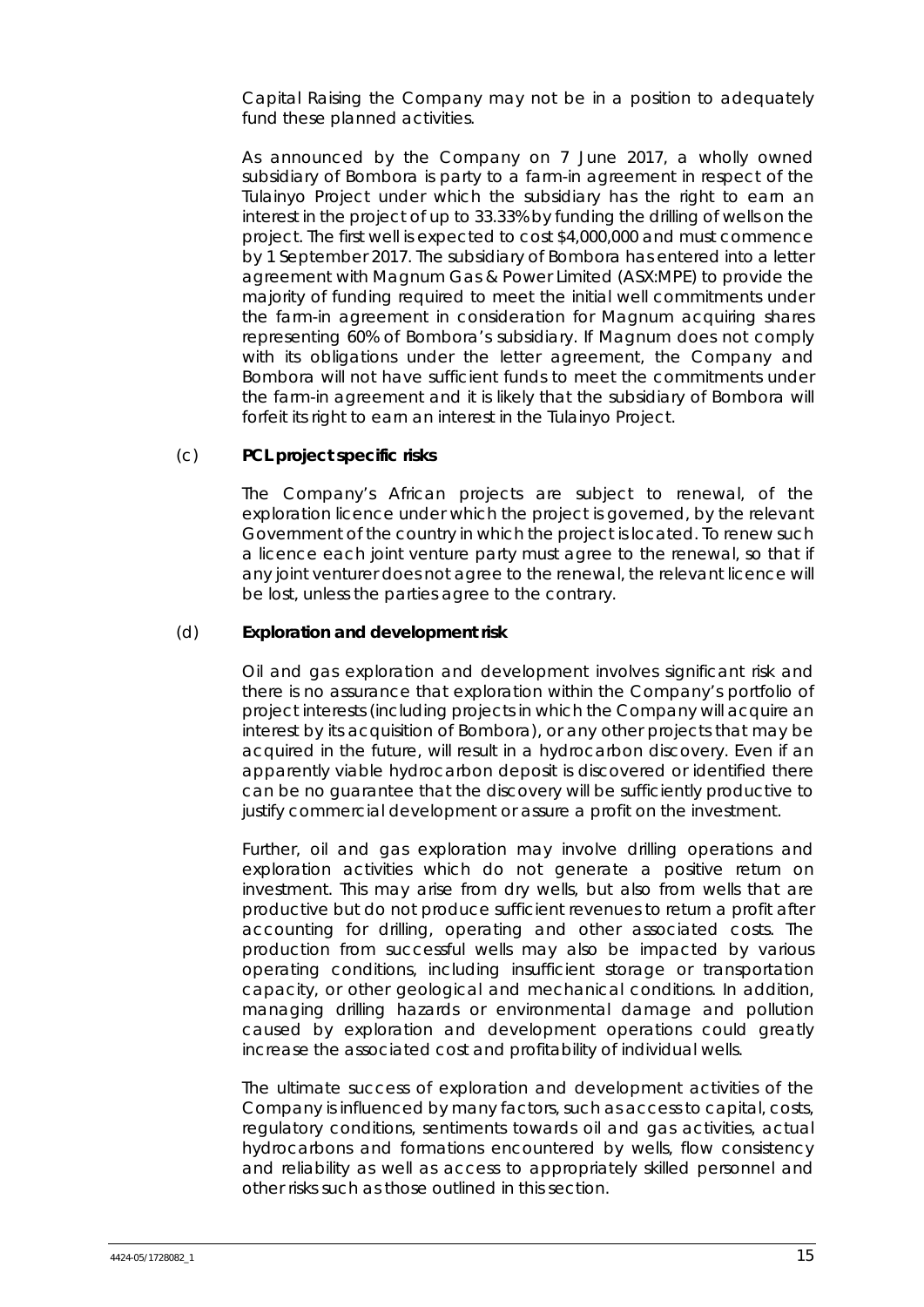# (e) **Hydrocarbon product price and volatility**

The demand for, and price of, oil and natural gas is dependent on a variety of external factors, including local and global supply and demand, the level of consumer product demand, weather conditions, the price and availability of alternative fuels, actions taken by governments and international cartels, and global economic and political developments.

Oil and gas prices lie wholly outside of the Company's control, have fluctuated wildly in recent years and may continue to fluctuate. If the price of hydrocarbons should drop significantly and remain depressed it may have a material adverse effect on the Company's business, financial condition and operational results.

The marketability of hydrocarbons can also be affected by numerous other factors beyond the control of the Company, including government regulations relating to royalties, allowable production and importing and exporting of oil and gas and petroleum products, the effect of which cannot be accurately predicted.

# (f) **Hydrocarbon reserve and resource estimates**

Hydrocarbon reserve and resource estimates are subjective expressions of judgment based on geological, technical, contractual and economic information and supported by knowledge, experience and industry practice. While industry recommendations such as the international PRMS (Petroleum Resource Management System) are applied it is not an exact calculation and estimates that were valid interpretations of available data when made may prove inaccurate and/or change significantly when new information becomes available. Should the Company encounter oil and/or gas deposits or formations different from those predicted by the interpretation of past drilling, sampling and similar examinations, then estimates may have to be adjusted and production plans may have to be altered in a way which could adversely affect the Company's operations. Where appropriate, the Company will seek to have any such estimates verified or produced by an independent party with sufficient expertise in their chosen field.

# (g) **Drilling risks**

The Company's drilling operations may be curtailed, delayed or cancelled due to several factors including weather conditions, mechanical difficulties, security issues, shortage or delays in the delivery of rigs and/or other equipment and specialist service providers as well as compliance with governmental requirements. Hazards incident to the exploration and development of oil and gas properties such as unusual or unexpected formations, pressure, temperatures and/or other factors are inherent in drilling and operating wells and may be encountered by the Company.

# (h) **Operating risks**

Industry operating risks include the risk of fire, explosions, blow-outs, pipe failure, weather conditions, industrial disputes, unexpected equipment shortages or cost increases, mechanical failure or breakdown, abnormally pressured formations and environmental hazards such as accidental spills or leakage of petroleum liquids, gas leaks, ruptures or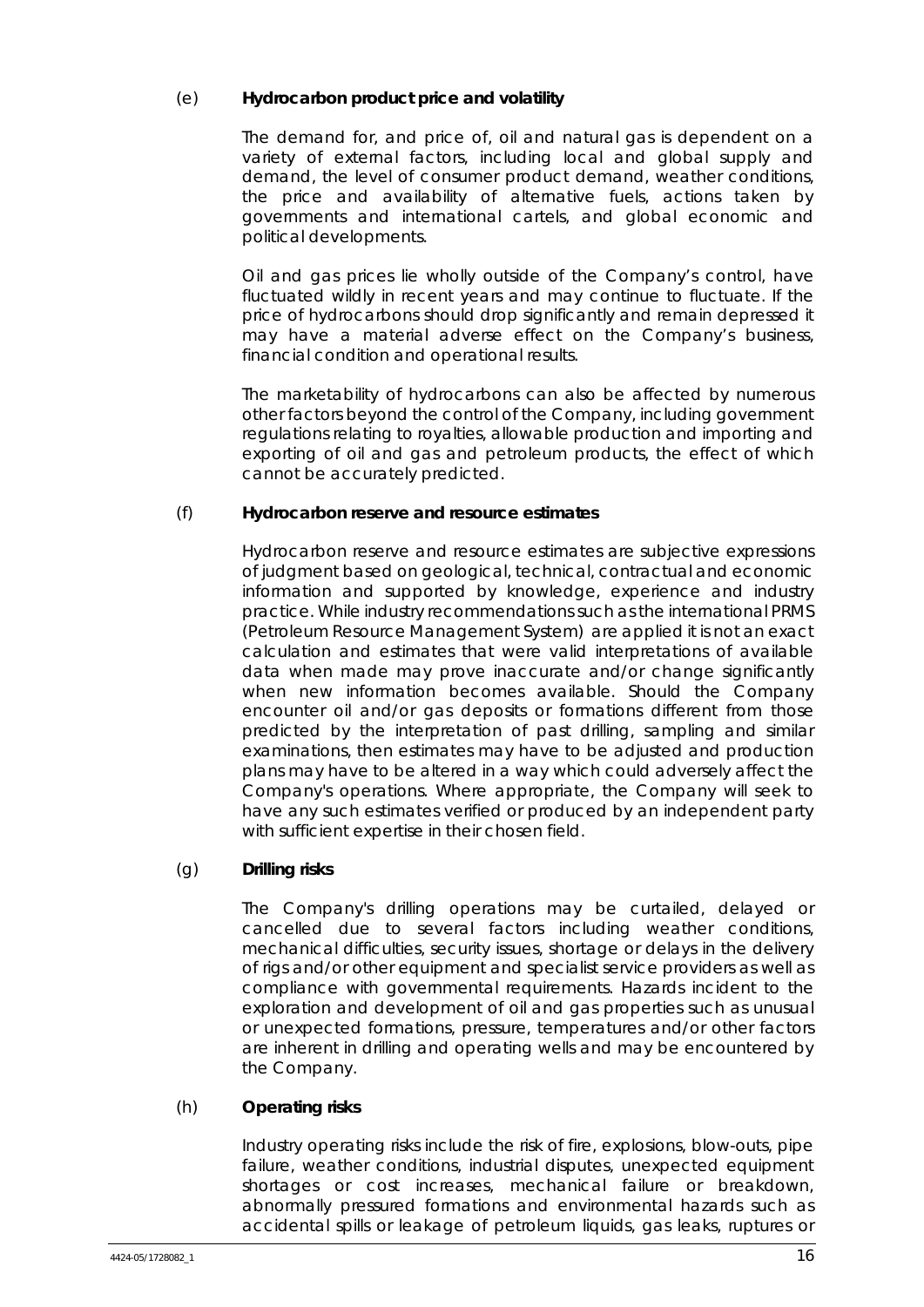discharges of toxic gases. The occurrence of any of these risks could result in substantial losses to the Company due to injury or loss of life, severe damage to or destruction of property, natural resources or equipment, pollution or other environmental damage, cleanup responsibilities, regulatory investigation and penalties and suspension of operations or claims against the Company resulting from damages especially where such risks are not covered or not fully covered by its insurances.

# (i) **Contractors**

Oil and gas ventures are typically operated under Joint Operating Agreements (**JOA**s), which include provisions that require certain decisions to be voted upon by each participant. A decision will be approved under the JOA when the operator has received sufficient positive votes; the approval threshold for which varies with each JOA and for different activity types within a particular JOA.

The Company is unable to control the decisions and activities of its joint venture partners and as a result there exists a risk that the Company may have the value of its interest in such properties reduced by votes or actions undertaken by other venture participants. The Company cannot guarantee that joint ventures will be operated or managed in accordance with the Company's preferred direction or strategy or guarantee that joint ventures will be operated in accordance with work program commitments in respect of the relevant projects. This may result in projects being delayed, losing value, being forfeited or not renewed or fines imposed on the joint venture parties.

Further, the Directors are unable to predict the risk of financial failure, noncompliance with obligations or default by a participant in any venture to which the Company is, or may become, a party.

#### (j) **Environmental and other regulatory requirements and approvals**

Before exploration and production activity can commence on any property, the Company must obtain environmental and other regulatory approvals and there is no assurance that such approvals will be obtained or granted in a timely manner. Delays in the regulatory process and granting of environmental and other necessary approvals could hinder the Company's ability to pursue operational activities which in some cases could materially impact the outcome.

The Company's operations will be subject to environmental laws, including but not limited to, those governing the management of waste, the protection of water and air quality, the discharge of materials into the environment, and the preservation of natural resources which may impact and influence the Company's operations. If the Company fails to comply with environmental laws regarding the discharge of oil, gas, or other materials into the air, soil or water it may be subject to liabilities to the government and third parties, including civil and criminal penalties. Existing and possible future environmental legislation, regulations and actions could cause additional expense, capital expenditures, restrictions and delays in the activities of the Company, the extent of which cannot be predicted. The Company may from time to time in the future agree to indemnify sellers or lessors of producing properties against some liabilities for environmental claims associated with these properties.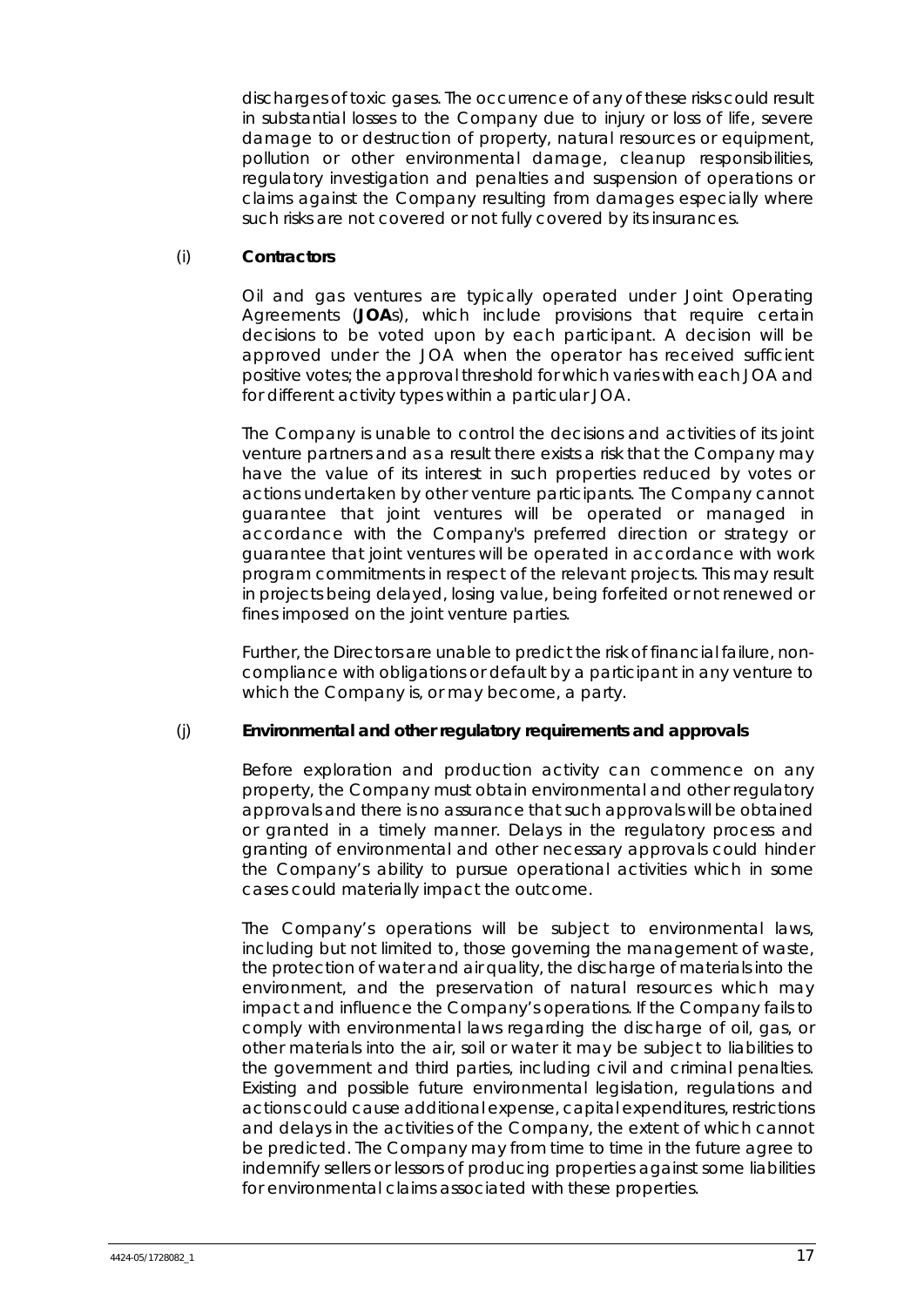# (k) **Land tenure**

Exploration and petroleum Licences held by the Company are subject to the approval of the relevant government bodies. Government regulatory authorities generally require the licence holder(s) to undertake certain obligations, including work program commitments, and failure to meet those obligations could result in forfeiture. Exploration licences may also be subject to partial or full relinquishment after certain tenure periods outlined in the licence agreements if no alternative licence arrangements (e.g. production licence after declaration of commerciality) are applied for and approved. In an event of forfeiture or relinquishment, the Company's overall land position would be reduced.

# **7.3 General risks**

#### (a) **Foreign exchange risk**

The Company is headquartered in Australia and the key projects in which the Company has an interest, or will upon completion of the Acquisition have an interest, are located in Namibia, Kenya, USA and Australia. As a result, revenues, cash flows, expenses, capital expenditure and commitments may be denominated in Australian dollars, Namibian dollars, Kenyan shillings or United States dollars.

The Company's share price and its consolidated accounts are currently denominated in Australian dollars which results in the Company being exposed to the fluctuations and volatility of these currencies' exchange rates upon translation or repatriation to Australian dollars.

#### (b) **Potential for dilution**

Upon completion of the Offer, assuming all Shares are issued under the Offer and the Capital Raising and no Options are exercised prior to the issue date, the number of Shares in the Company will increase by 3,915,711,226 Shares. This means that each Share will represent a lower proportion of the ownership of the Company.

It is not possible to predict what the value of the Company or a Share will be following the completion of the Offer and the Capital Raising and the Directors do not make any representation as to such matters.

#### (c) **Economic**

General economic conditions, movements in interest and inflation rates and currency exchange rates may have an adverse effect on the Company's exploration, development and production activities, as well as on its ability to fund those activities.

#### (d) **Market conditions**

Share market conditions may affect the value of the Company's quoted securities regardless of the Company's operating performance. Share market conditions are affected by many factors such as:

- (i) general economic outlook;
- (ii) introduction of tax reform or other new legislation;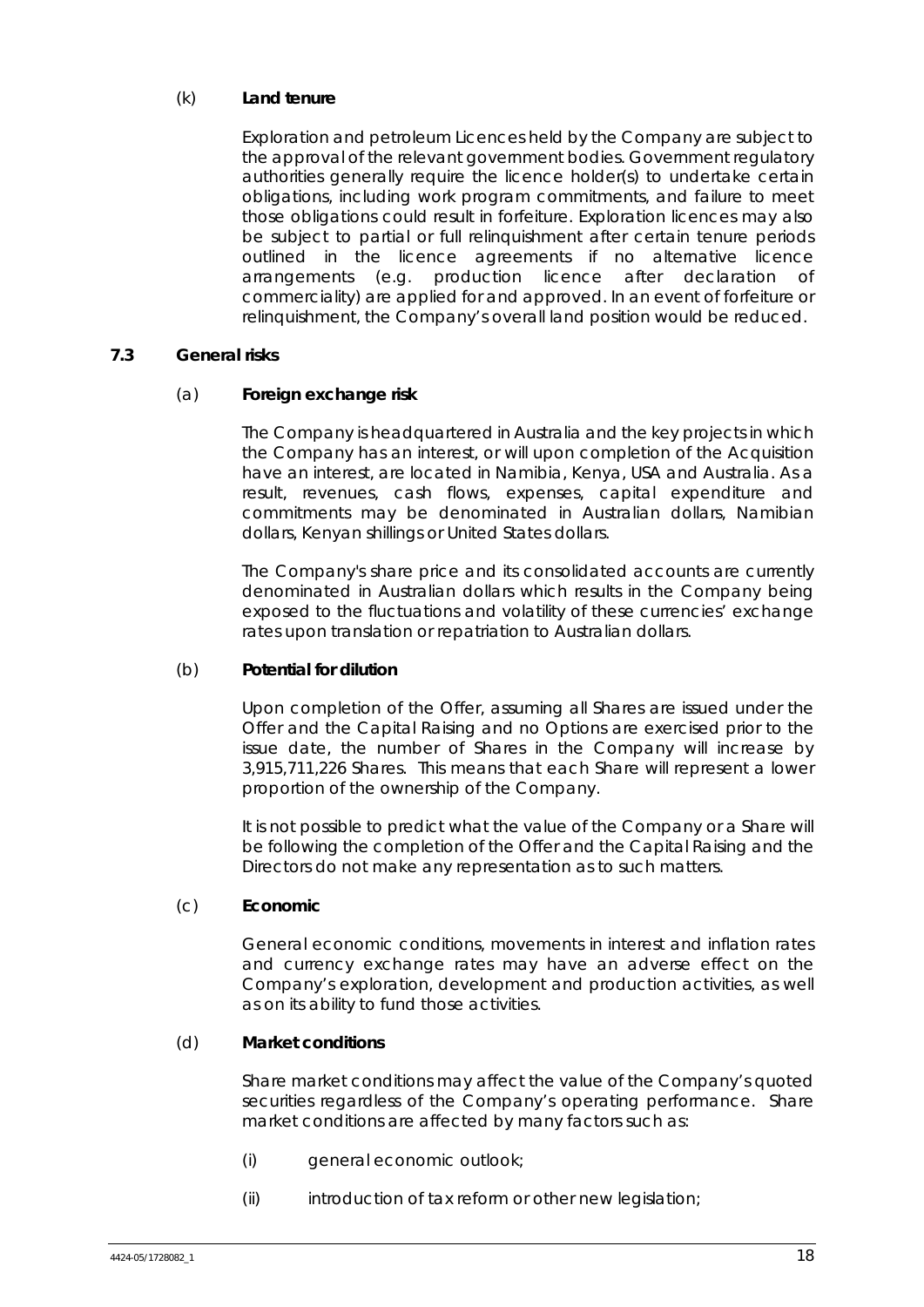- (iii) interest rates and inflation rates;
- (iv) changes in investor sentiment toward particular market sectors;
- (v) the demand for, and supply of, capital; and
- (vi) terrorism or other hostilities.

The market price of securities can fall as well as rise and may be subject to varied and unpredictable influences on the market for equities in general and resource exploration stocks in particular. Neither the Company nor the Directors warrant the future performance of the Company or any return on an investment in the Company.

#### (e) **Competition risk**

The industry in which the Company will be involved is subject to domestic and global competition. Although the Company will undertake all reasonable due diligence in its business decisions and operations, the Company will have no influence or control over the activities or actions of its competitors, which activities or actions may, positively or negatively, affect the operating and financial performance of the Company's projects and business.

## (f) **Sovereign risk**

The Company has an interest in projects in Namibia and Kenya, and will, upon completion of the Acquisition, have an interest in projects in the USA (in addition to assets in Australia). Possible sovereign risks include, without limitation, changes in relevant legislation or government policy, changes to royalty arrangements, changes to taxation rates and concessions and changes in the ability to enforce legal rights. Further, no assurance can be given regarding the future stability in any country in which the Company has, or may have, an interest. Any of these factors may, in the future, adversely affect the financial performance of the Company.

#### (g) **Additional requirements for capital**

The funds to be raised under the Capital Raising are considered to be sufficient to meet the immediate needs of the Company (except as disclosed in Section 7.2(b)), but will be insufficient to execute Company's longer-term plans and strategies. Additional funding will be required to fund these plans and strategies. Additionally, expenditures may arise that have not been taken into account in the preparation of this Prospectus and although the Company is not currently aware of any such additional expenditure requirements, if such expenditure is subsequently incurred, this may adversely affect the expenditure proposals of the Company.

Additional funding may be sourced from one or a combination of equity, debt, industry farmin, or other financing methods as determined on a case by case basis when those funds are needed. If the Company is unable to obtain additional financing as needed, it may be required to reduce the scope of its strategy, plans or operations.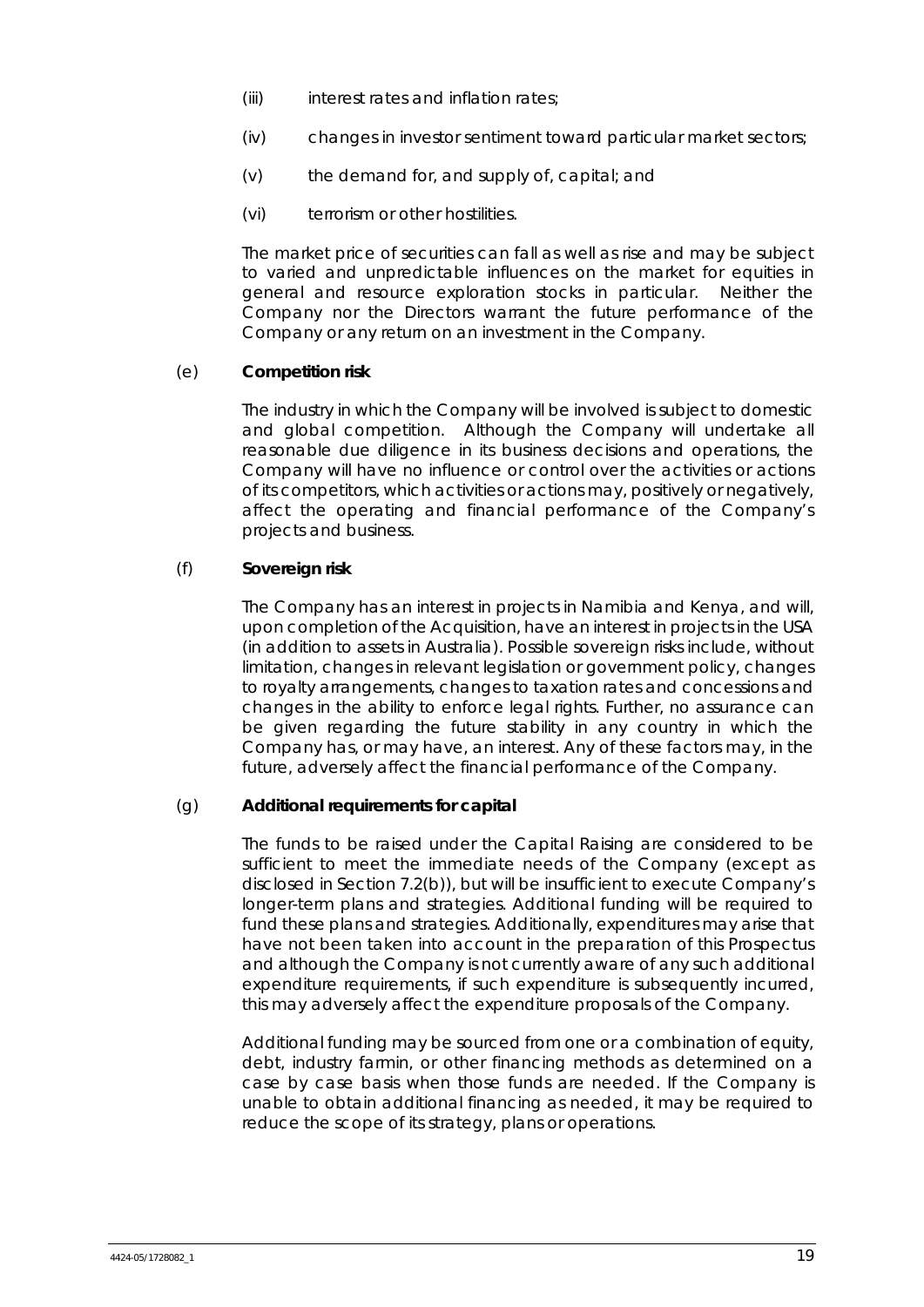## (h) **Reliance on key personnel**

The responsibility of overseeing the day-to-day operations and the strategic management of the Company depends substantially on its senior management and its key personnel. There can be no assurance given that there will be no detrimental impact on the Company if one or more of these employees cease their employment.

# **7.4 Speculative investment**

The above list of risk factors ought not to be taken as exhaustive of the risks faced by the Company or by investors in the Company. The above factors, and others not specifically referred to above, may in the future materially affect the financial performance of the Company and the value of the Shares offered under this **Prospectus** 

Therefore, the Shares to be issued pursuant to this Prospectus carry no guarantee with respect to the payment of dividends, returns of capital or the market value of those Shares.

Potential investors should consider that the investment in the Company is speculative and should consult their professional advisers before deciding whether to apply for Shares pursuant to this Prospectus.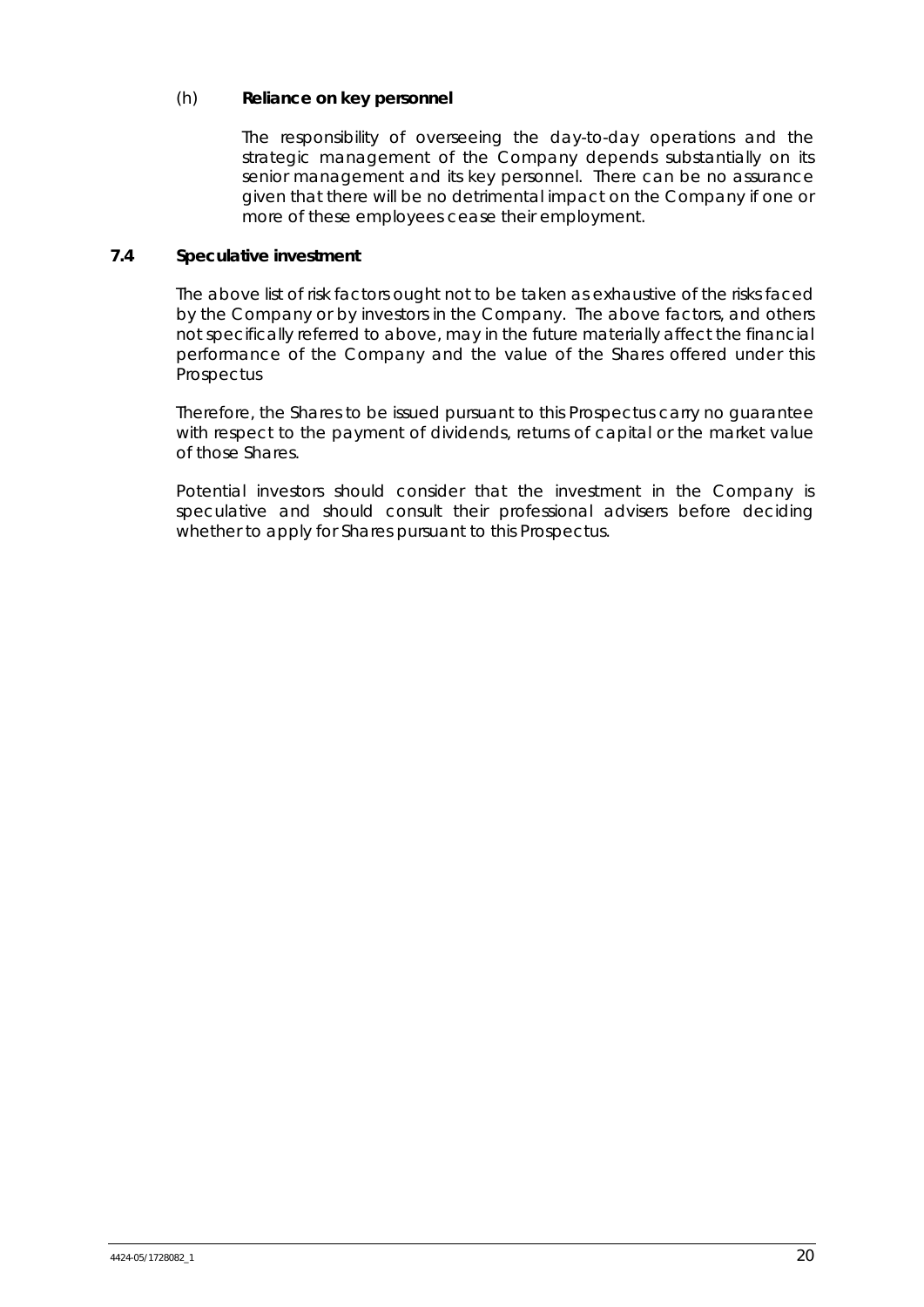## **8. ADDITIONAL INFORMATION**

## **8.1 Litigation**

As at the date of this Prospectus, the Company is not involved in any legal proceedings and the Directors are not aware of any legal proceedings pending or threatened against the Company.

## **8.2 Continuous disclosure obligations**

The Company is a "disclosing entity" (as defined in section 111AC of the Corporations Act) for the purposes of section 713 of the Corporations Act and, as such, is subject to regular reporting and disclosure obligations. Specifically, like all listed companies, the Company is required to continuously disclose any information it has to the market which a reasonable person would expect to have a material effect on the price or the value of the Company's securities.

This Prospectus is a "transaction specific prospectus". In general terms a "transaction specific prospectus" is only required to contain information in relation to the effect of the issue of securities on the Company and the rights attaching to the securities. It is not necessary to include general information in relation to all of the assets and liabilities, financial position, profits and losses or prospects of the issuing company.

This Prospectus is intended to be read in conjunction with the publicly available information in relation to the Company which has been notified to ASX and does not include all of the information that would be included in a prospectus for an initial public offering of securities in an entity that is not already listed on a stock exchange. Investors should therefore have regard to the other publicly available information in relation to the Company before making a decision whether or not to invest.

Having taken such precautions and having made such enquires as are reasonable, the Company believes that it has complied with the general and specific requirements of ASX as applicable from time to time throughout the 3 months before the issue of this Prospectus which required the Company to notify ASX of information about specified events or matters as they arise for the purpose of ASX making that information available to the stock market conducted by ASX.

Information that is already in the public domain has not been reported in this Prospectus other than that which is considered necessary to make this Prospectus complete.

The Company, as a disclosing entity under the Corporations Act states that:

- (a) it is subject to regular reporting and disclosure obligations;
- (b) copies of documents lodged with the ASIC in relation to the Company (not being documents referred to in section 1274(2)(a) of the Corporations Act) may be obtained from, or inspected at, the offices of the ASIC; and
- (c) it will provide a copy of each of the following documents, free of charge, to any person on request between the date of issue of this Prospectus and the Closing Date:
	- (i) the annual financial report most recently lodged by the Company with the ASIC;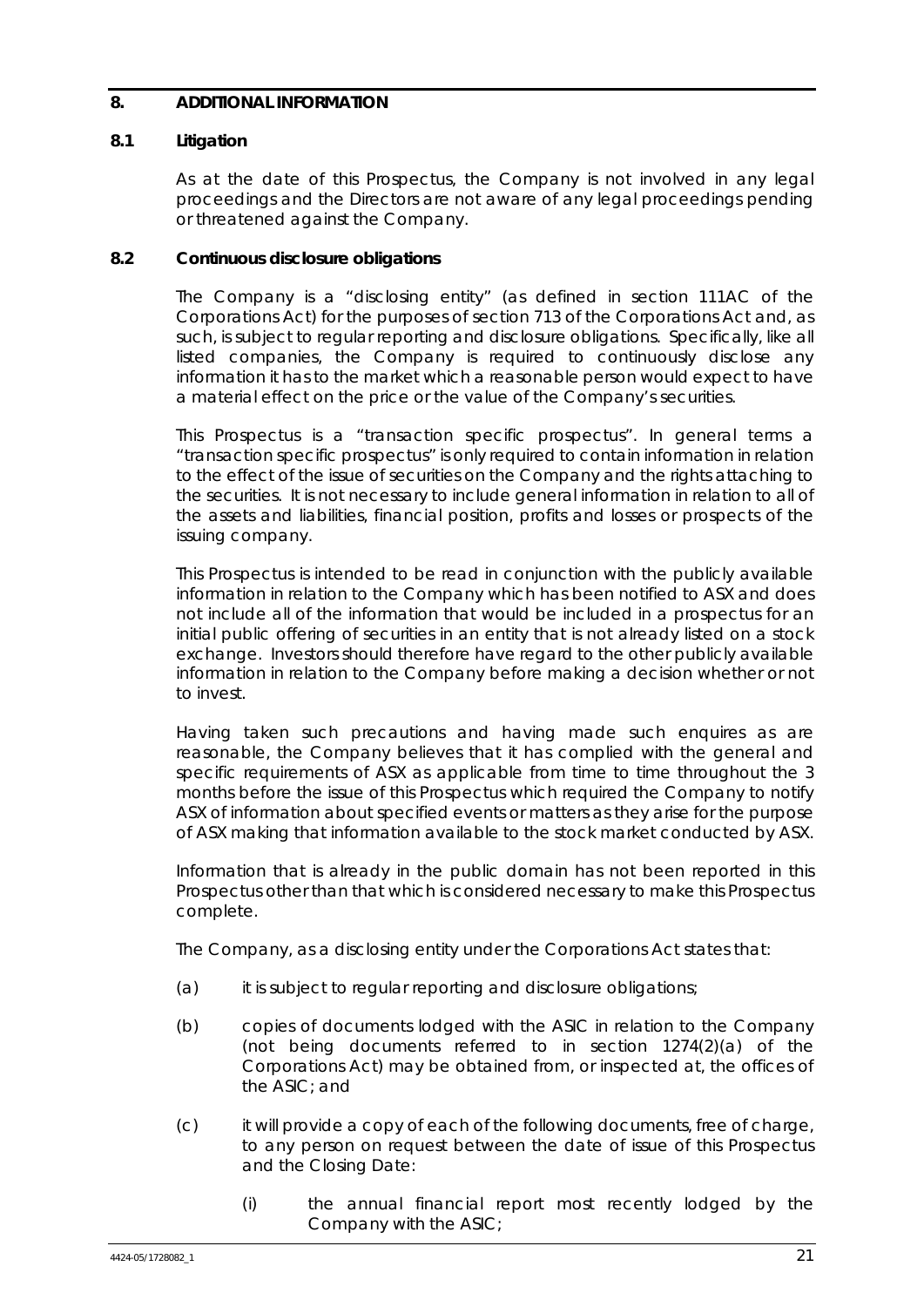- (ii) any half-year financial report lodged by the Company with the ASIC after the lodgement of the annual financial report referred to in (i) and before the lodgement of this Prospectus with the ASIC; and
- (iii) any continuous disclosure documents given by the Company to ASX in accordance with the ASX Listing Rules as referred to in section 674(1) of the Corporations Act after the lodgement of the annual financial report referred to in (i) and before the lodgement of this Prospectus with the ASIC.

Copies of all documents lodged with the ASIC in relation to the Company can be inspected at the registered office of the Company or an ASIC office during normal office hours.

Details of documents lodged with ASX since the date of lodgement of the Company's latest annual financial report and before the lodgement of this Prospectus with the ASIC are set out in the table below**:** 

| <b>Date</b> | <b>Description of Announcement</b>                   |
|-------------|------------------------------------------------------|
| 14/06/2017  | Appendix 3Y                                          |
| 13/06/2017  | Notice of General Meeting/Proxy Form                 |
| 07/06/2017  | Pancontinental to Acquire Bombora Natural Energy     |
| 26/05/2017  | Substantial Shareholder Notice                       |
| 26/05/2017  | Appendix 3B                                          |
| 26/05/2017  | Appendix 3Y                                          |
| 26/05/2017  | Appendix 3Y                                          |
| 19/05/2017  | Share Purchase Plan Results                          |
| 01/05/2017  | Share Purchase Plan Extension                        |
| 28/04/2017  | Quarterly Activities Report                          |
| 28/04/2017  | Quarterly Cashflow Report                            |
| 21/04/2017  | Appendix 3B                                          |
| 18/04/2017  | Security Purchase Plan & Application Form            |
| 10/04/2017  | Pancontinental to raise up to \$1.83 million         |
| 06/04/2017  | <b>Trading Halt</b>                                  |
| 04/04/2017  | Namibia PEL 37                                       |
| 31/03/2017  | Namibia PEL 37                                       |
| 15/03/2017  | Half Yearly Report and Accounts                      |
| 15/03/2017  | <b>Results of Meeting</b>                            |
| 09/02/2017  | Notice of General Meeting/Proxy Form                 |
| 31/01/2017  | Appendix 3B                                          |
| 31/01/2017  | Notice under s708A of the Corporations Act 2001      |
| 31/01/2017  | Update on Pancontinental's \$1.0 Million Fundraising |
| 31/01/2017  | Quarterly Cashflow Report                            |
| 31/01/2017  | Quarterly Activities Report                          |
| 18/01/2017  | Appendix 3B                                          |
| 18/01/2017  | Appendix 3B                                          |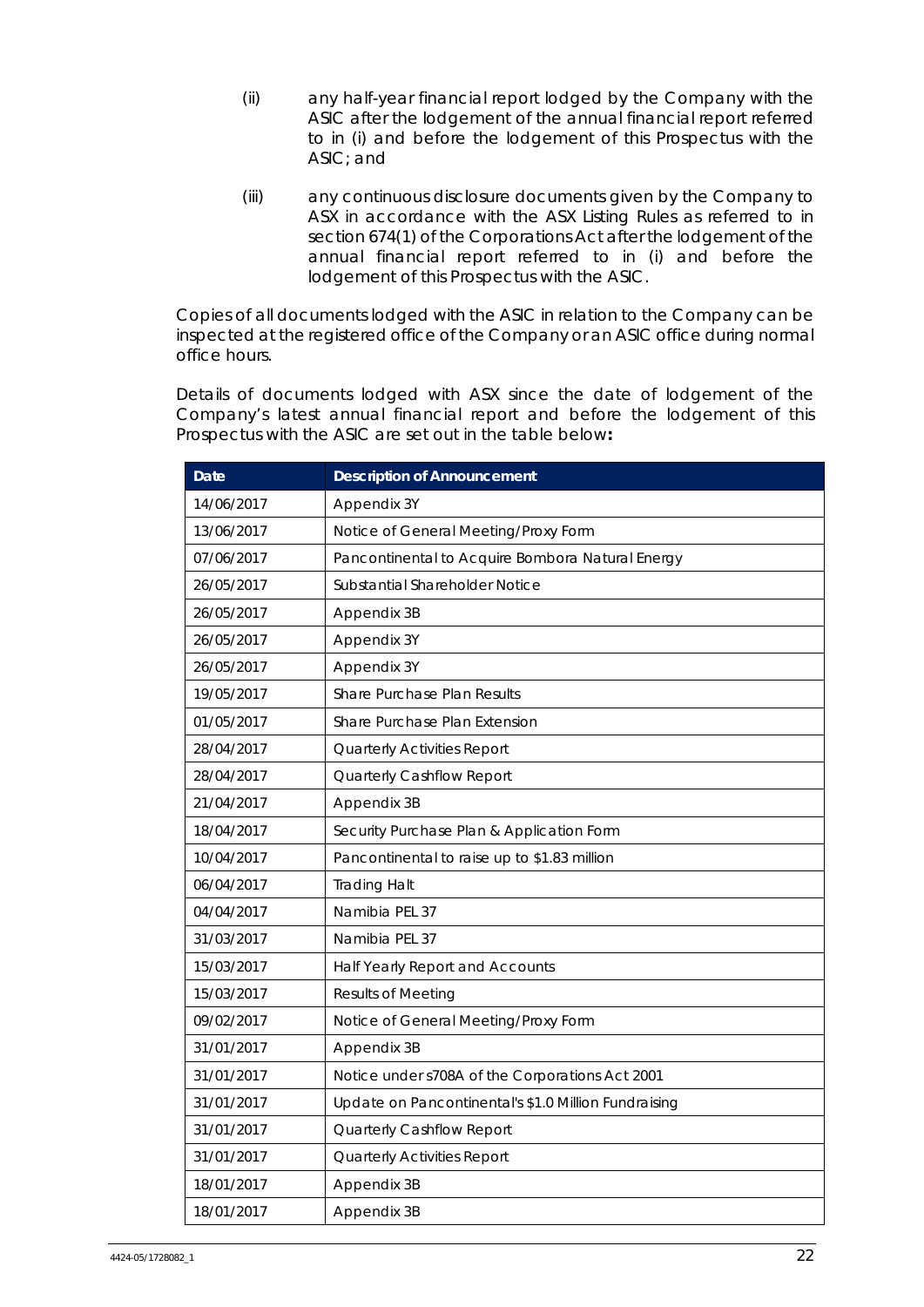| <b>Date</b> | <b>Description of Announcement</b>              |
|-------------|-------------------------------------------------|
| 18/01/2017  | Notice under s708A of the Corporations Act 2001 |
| 18/01/2017  | Pancontinental to raise \$1.0 million           |
| 17/01/2017  | Namibia PEL 37                                  |
| 16/01/2017  | <b>Trading Halt</b>                             |
| 05/01/2017  | Namibia PEL 37                                  |
| 19/12/2016  | Namibia PEL 37                                  |
| 12/12/2016  | Initial Director's Interest Notice              |
| 09/12/2016  | Director Appointment                            |
| 02/12/2016  | Change of Director's Interest Notice EAM        |
| 02/12/2016  | Change of Director's Interest Notice RBR        |
| 02/12/2016  | Change of Director's Interest Notice HDK        |
| 01/12/2016  | Changes to the Board of Pancontinental          |
| 30/11/2016  | <b>Results of Meeting</b>                       |
| 30/11/2016  | Annual General Meeting Presentation             |
| 30/11/2016  | Chairman's Address to Shareholders              |
| 30/11/2016  | Africa Energy Corp. Farms-In to Namibia PEL 37  |
| 29/11/2016  | <b>Expiry of Unlisted Options</b>               |
| 21/11/2016  | <b>Investor Presentation</b>                    |
| 31/10/2016  | Quarterly Cashflow Report                       |
| 31/10/2016  | Quarterly Activities Report                     |
| 28/10/2016  | Appendix 4G                                     |
| 28/10/2016  | Notice of Annual General Meeting/Proxy Form     |
| 28/10/2016  | Annual Report to shareholders                   |

ASX maintains files containing publicly available information for all listed companies. The Company's file is available for inspection at ASX during normal office hours.

# **8.3 Market price of Shares**

The Company is a disclosing entity for the purposes of the Corporations Act and its Shares are enhanced disclosure securities quoted on ASX.

The highest, lowest and last market sale prices of the Shares on ASX during the three months immediately preceding the date of lodgement of this Prospectus with the ASIC and the most recent dates of those sales were:

|         | Price   | Date          |
|---------|---------|---------------|
| Highest | \$0.004 | 21 March 2017 |
| Lowest  | \$0.001 | 16 June 2017  |
| Last    | \$0.001 | 21 June 2017  |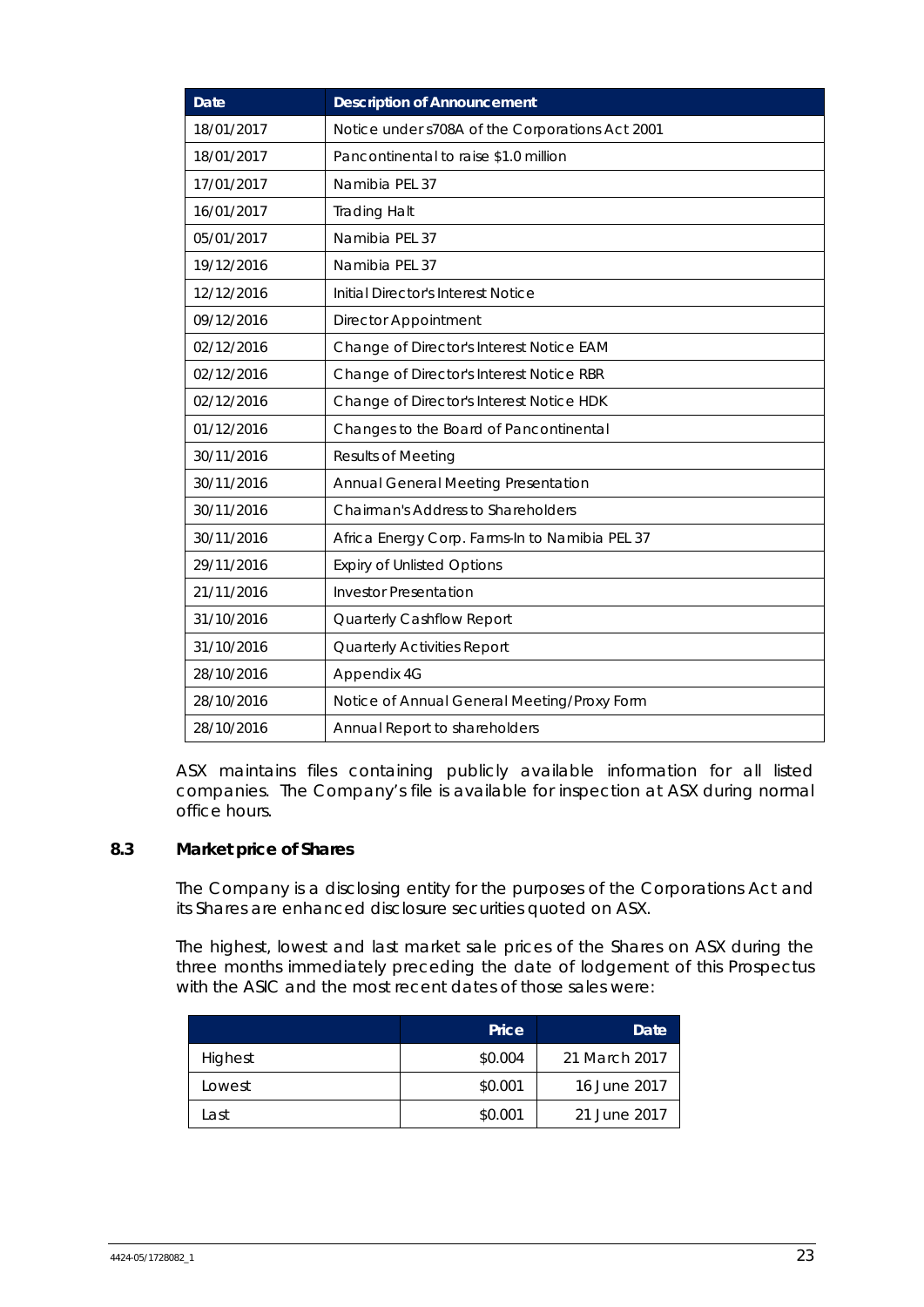# **8.4 Details of substantial holders**

Based on publicly available information as at the date of this Prospectus, those persons which (together with their associates) have a relevant interest in 5% or more of the Shares on issue are set out below:

| Shareholder               | <b>Shares</b> | $\mathcal{A}$ |
|---------------------------|---------------|---------------|
| Sundowner International   | 336,768,269   | 13 74         |
| <b>Tattersfield Group</b> | 125,492,865   | 5.12          |

#### **8.5 Directors' Interests**

Other than as set out below or elsewhere in this Prospectus, no Director nor Proposed Director nor any firm in which such a Director or Proposed Director is a partner, has or had within 2 years before the lodgement of this Prospectus with the ASIC, any interest in:

- (a) the formation or promotion of the Company;
- (b) property acquired or proposed to be acquired by the Company in connection with its formation or promotion or the Offer pursuant to this Prospectus; or
- (c) the Offer,

and no amounts have been paid or agreed to be paid (in cash or Shares or otherwise) to any Director or any Proposed Director or to any firm in which any such Director or Proposed Director is a partner or director, either to induce them to become, or to qualify them as, a Director or otherwise for services rendered by them or by the firm in connection with the formation or promotion of the Company or the Offer.

#### *Security holdings*

The relevant interest of each of the Directors and Proposed Directors in the securities of the Company as at the date of this Prospectus is set out in the table below.

#### Current Directors

| <b>Name</b>                 | <b>Shares</b> | <b>Options</b> |
|-----------------------------|---------------|----------------|
| John Edward Leach           | Nil           | Nil            |
| Henry David Kennedy         | 336,768,268   | Nil            |
| Roy Barry Rushworth         | 46,835,610    | Nil            |
| <b>Ernest Anthony Myers</b> | 2,900,715     | Nil            |
| Vesna Petrovic              | Nil           | Nil            |

#### Proposed Directors

Neither of the Proposed Directors, John Begg and Marie Malaxos, holds any Shares or Options in the Company, directly or indirectly, as at the date of this Prospectus; however, under the terms of the Acquisition Agreement, upon completion of the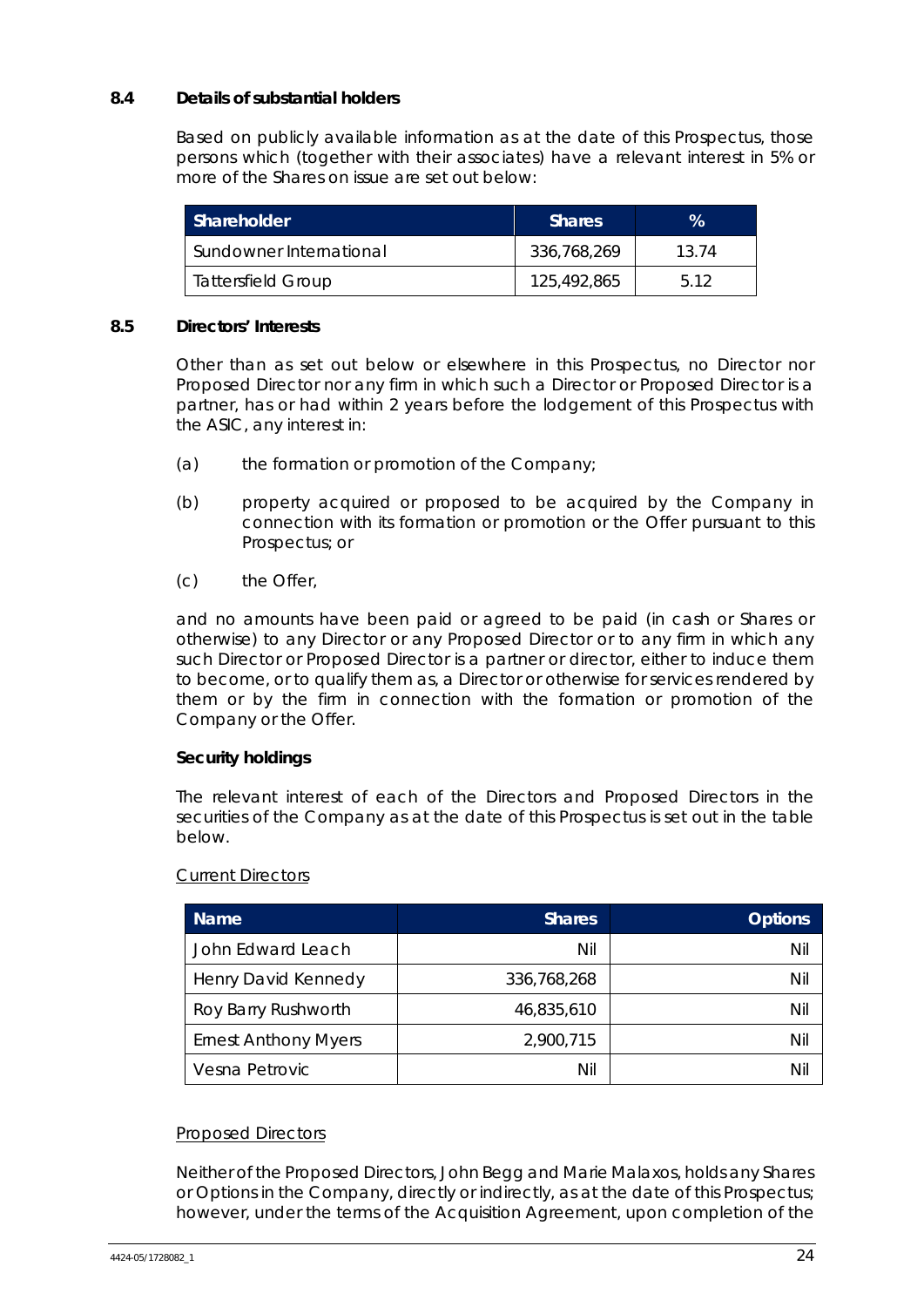Acquisition the Company will issue the following Shares and Options to the Proposed Directors in consideration of the transfer of their shares in Bombora:

| <b>Name</b>   | <b>Shares</b> | <b>Options</b>           |
|---------------|---------------|--------------------------|
| John Begg     | 187,200,0261  | 190,973,660 <sup>2</sup> |
| Marie Malaxos | 39,000,0003   | 95,486,8304              |

#### **Notes:**

1. Consideration Shares to be issued to Rock Doc Pty Ltd as trustee for the Begg Discretionary Trust, an entity of which Mr Begg is a controller (based on 26 Pancontinental shares for each Bombora share).

2. 95,486,830 Options to be issued under "Class A" and 95,486,830 Options to be issued under "Class D" to Mr Begg or his nominee. Refer to the Notice of Meeting for full terms of the proposed issue of Options.

3. Consideration Shares to be issued to Vincelle Pty Ltd as trustee for the Woodmont Super Fund, an entity of which Ms Malaxos is a controller (based on 26 Pancontinental shares for each Bombora share).

4. 47,743,415 Options to be issued under "Class A" and 47,743,415 Options to be issued under "Class D" to Ms Malaxos or her nominee. Refer to the Notice of Meeting for full terms of the proposed issue of Options.

#### *Remuneration*

The remuneration of an executive Director is decided by the Board, without the affected executive Director participating in that decision-making process. The total maximum remuneration of non-executive Directors is initially set by the Constitution and subsequent variation is by ordinary resolution of Shareholders in general meeting in accordance with the Constitution, the Corporations Act and the ASX Listing Rules, as applicable. The determination of non-executive Directors' remuneration within that maximum will be made by the Board having regard to the inputs and value to the Company of the respective contributions by each non-executive Director. The current amount has been set at an amount not to exceed \$400,000 per annum.

A Director may be paid fees or other amounts (ie non-cash performance incentives such as Options, subject to any necessary Shareholder approval) as the other Directors determine where a Director performs special duties or otherwise performs services outside the scope of the ordinary duties of a Director. In addition, Directors are also entitled to be paid reasonable travelling, hotel and other expenses incurred by them respectively in or about the performance of their duties as Directors.

The following tables show the total (and proposed) annual remuneration paid to Directors and Proposed Directors:

| <b>Name</b>                            | FY 2015/16 | FY 2016/17 | FY 2017/18<br>(Proposed) |
|----------------------------------------|------------|------------|--------------------------|
| John Edward Leach<br>(Non-Executive)   | \$16,000   | \$24,000   | Nil                      |
| Henry David Kennedy<br>(Non-Executive) | \$50,000   | \$25,000   | \$50,000                 |
| Roy Barry Rushworth<br>(Executive)     | \$343,750  | \$93,750   | \$50,000                 |

#### Current Directors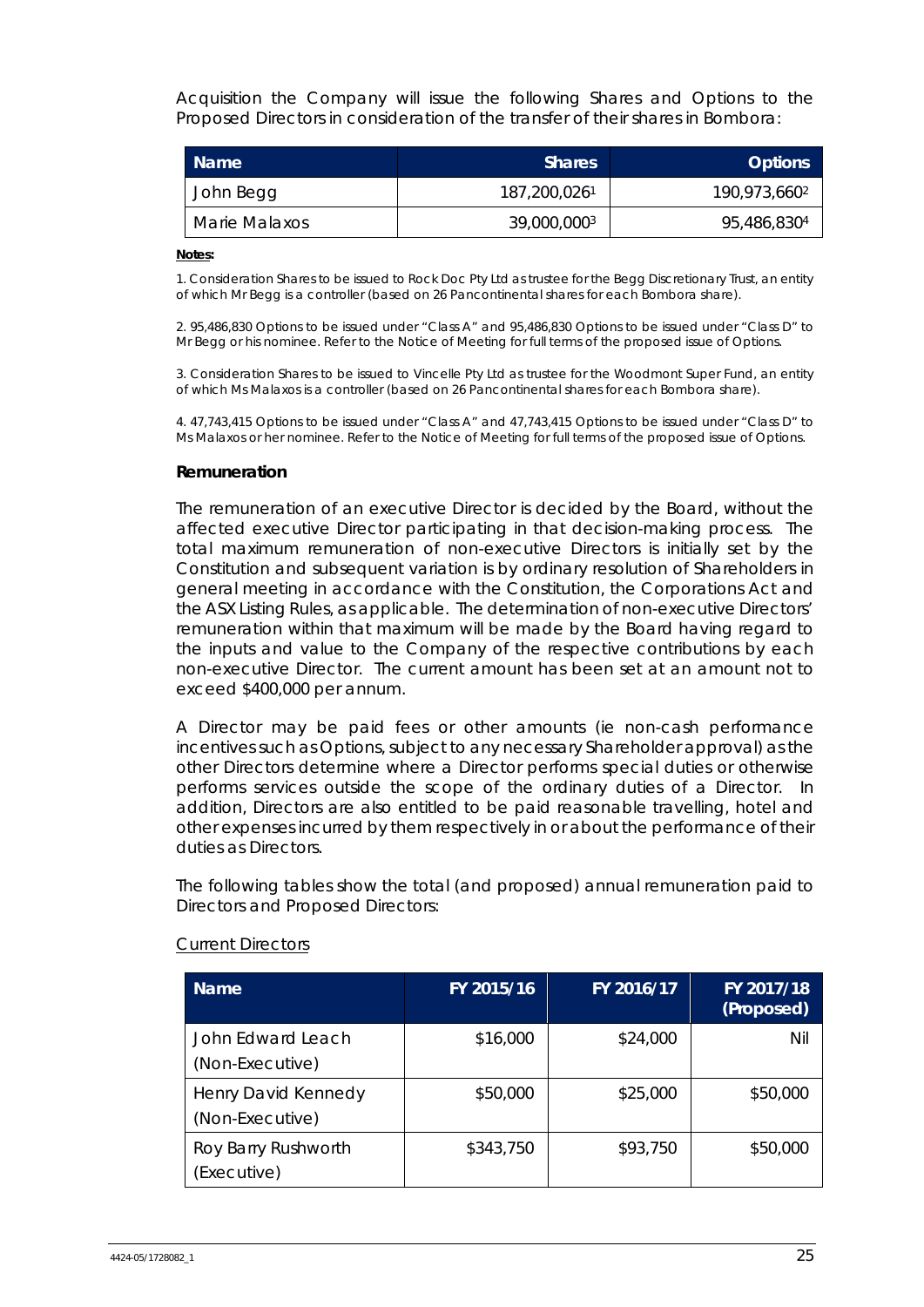| <b>Ernest Anthony Myers</b><br>(Executive) | \$200,000 | \$150,000 | \$50,000  |
|--------------------------------------------|-----------|-----------|-----------|
| Vesna Petrovic<br>(Executive)              | Nil       | \$138,151 | \$112,500 |

Proposed Directors

| <b>Name</b>                              | FY 2015/16 | FY 2016/17 | FY 2017/18<br>(Proposed) |
|------------------------------------------|------------|------------|--------------------------|
| John Douglas Begg<br>(Executive)         | Nil        | Nil        | \$265,000                |
| Marie Michele Malaxos<br>(Non-Executive) | Nil        | Nil        | \$50,000                 |

#### **8.6 Interests of experts and advisers**

Other than as set out below or elsewhere in this Prospectus, no:

- (a) person named in this Prospectus as performing a function in a professional, advisory or other capacity in connection with the preparation or distribution of this Prospectus;
- (b) promoter of the Company; or
- (c) underwriter (but not a sub-underwriter) to the issue or a financial services licensee named in this Prospectus as a financial services licensee involved in the issue,

holds, or has held within the 2 years preceding lodgement of this Prospectus with the ASIC, any interest in:

- (d) the formation or promotion of the Company;
- (e) any property acquired or proposed to be acquired by the Company in connection with:
	- (i) its formation or promotion; or
	- (ii) the Offer; or
- (f) the Offer,

and no amounts have been paid or agreed to be paid and no benefits have been given or agreed to be given to any of these persons for services provided in connection with:

- (g) the formation or promotion of the Company; or
- (h) the Offer.

#### **8.7 Consents**

Chapter 6D of the Corporations Act imposes a liability regime on the Company (as the offeror of the Securities), the Directors, the persons named in the Prospectus with their consent as Proposed Directors, any underwriters, persons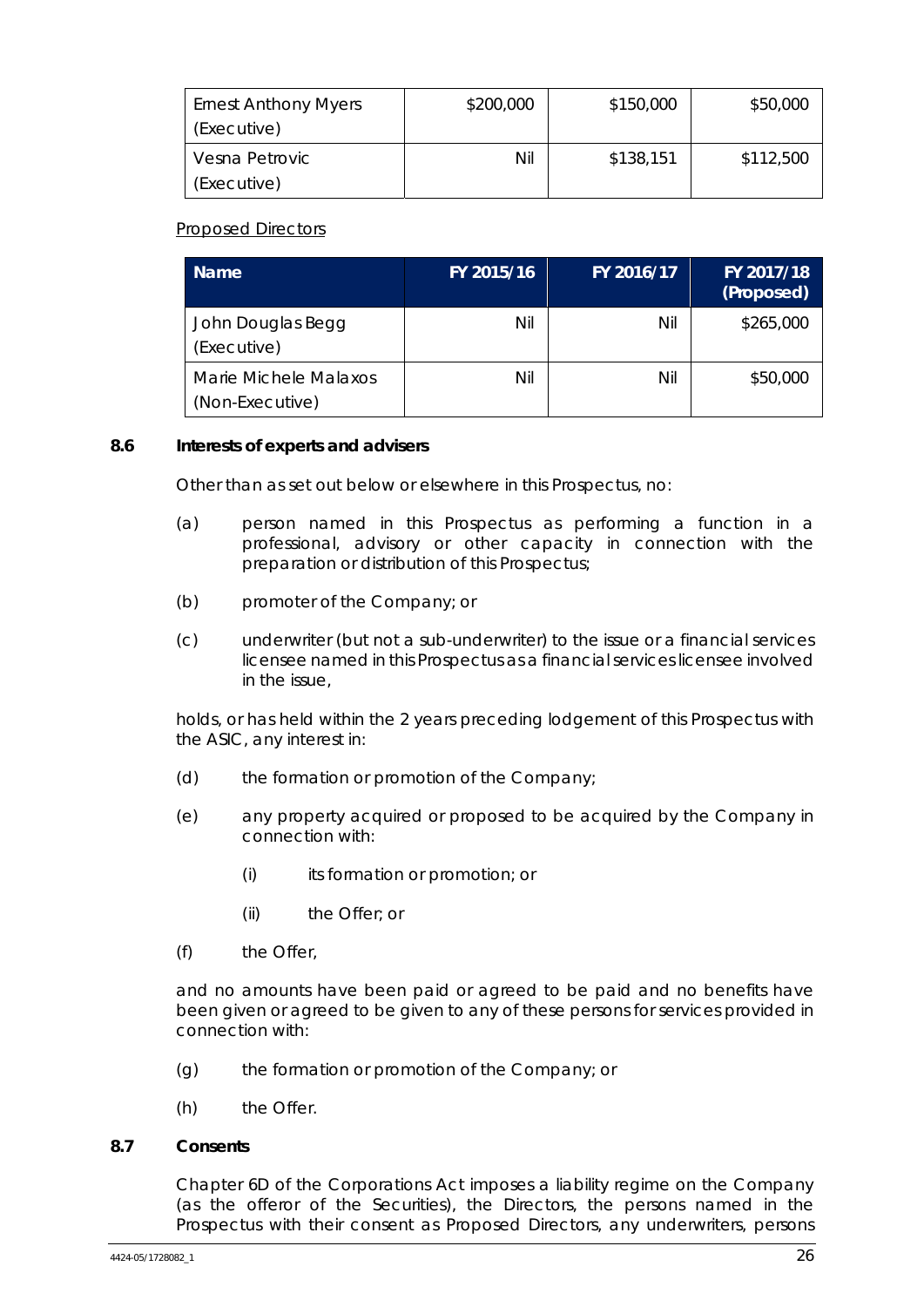named in the Prospectus with their consent having made a statement in the Prospectus and persons involved in a contravention in relation to the Prospectus, with regard to misleading and deceptive statements made in the Prospectus, Although the Company bears primary responsibility for the Prospectus, the other parties involved in the preparation of the Prospectus can also be responsible for certain statements made in it.

Each of the parties referred to in this Section:

- (a) does not make, or purport to make, any statement in this Prospectus other than those referred to in this Section; and
- (b) in light of the above, only to the maximum extent permitted by law, expressly disclaims and takes no responsibility for any part of this Prospectus other than a reference to its name and a statement included in this Prospectus with the consent of that party as specified in this Section.

# **8.8 Estimated expenses of Offer**

The total expenses of the Offer are estimated to be approximately \$67,350 as follows:

| Expense                                       | $(\$)$ |
|-----------------------------------------------|--------|
| <b>ASIC Fees</b>                              | 2,350  |
| ASX Fees                                      | 10,000 |
| Legal Fees                                    | 40,000 |
| Miscellaneous, printing and other<br>expenses | 15,000 |
| Total                                         | 67,350 |

#### **8.9 Electronic Prospectus**

ASIC has exempted compliance with certain provisions of the Corporations Act to allow distribution of an electronic prospectus and electronic application form on the basis of a paper prospectus lodged with the ASIC, and the publication of notices referring to an electronic prospectus or electronic application form, subject to compliance with certain conditions.

If you have received this Prospectus as an electronic Prospectus, please ensure that you have received the entire Prospectus accompanied by the Application Form. If you have not, please phone the Company on +61 8 6363 7090 and the Company will send you, for free, either a hard copy or a further electronic copy of the Prospectus, or both.

The Company reserves the right not to accept an Application Form from a person if it has reason to believe that when that person was given access to the electronic Application Form, it was not provided together with the electronic Prospectus and any relevant supplementary or Prospectus or any of those documents were incomplete or altered.

#### **8.10 Clearing House Electronic Sub-Register System (CHESS) and Issuer Sponsorship**

The Company will not be issuing Share certificates. The Company is a participant in CHESS, for those investors who have, or wish to have, a sponsoring stockbroker. Investors who do not wish to participate through CHESS will be issuer sponsored by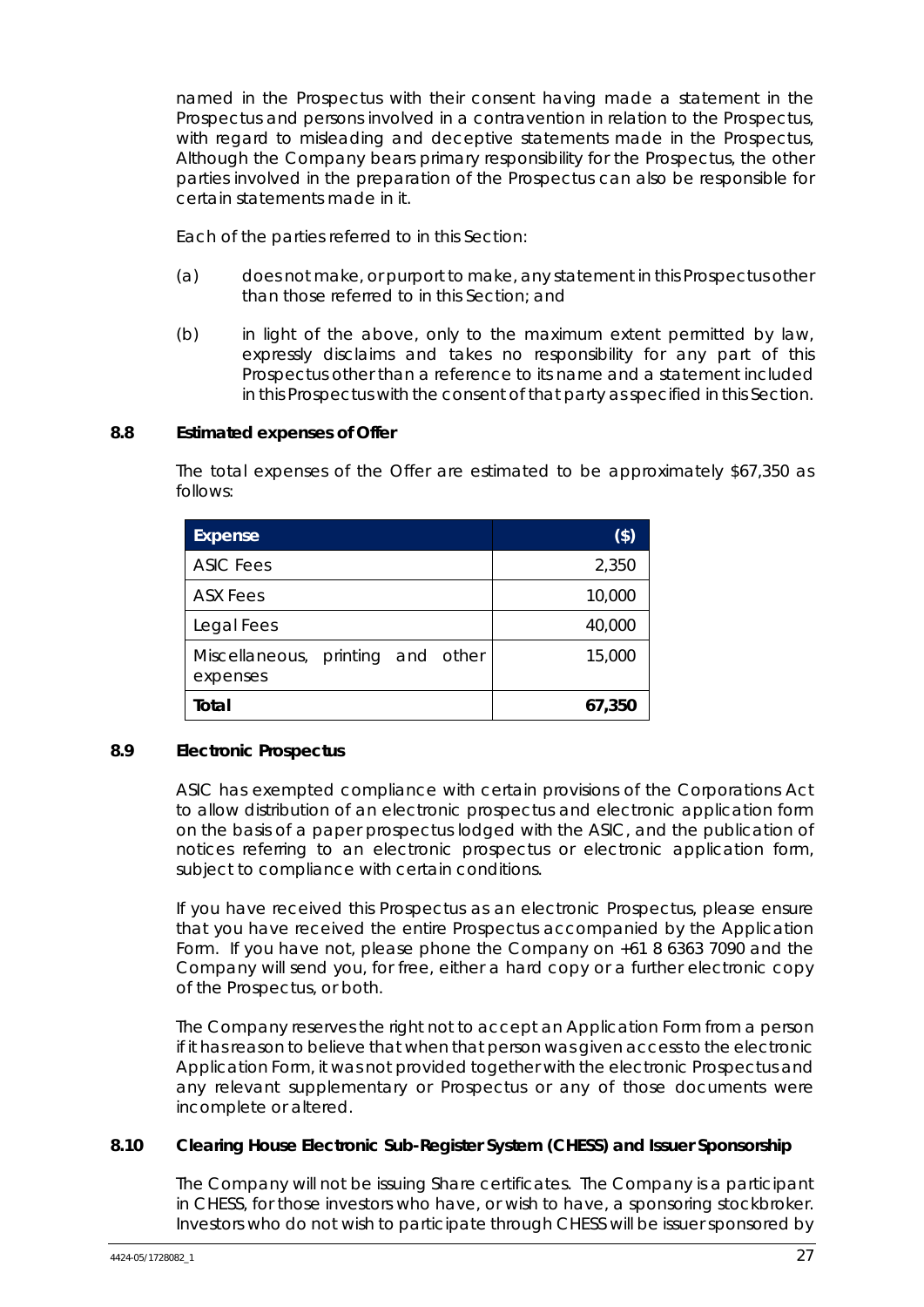the Company. Because the sub-registers are electronic, ownership of securities can be transferred without having to rely upon paper documentation.

Electronic registers mean that the Company will not be issuing certificates to investors. Instead, investors will be provided with a statement (similar to a bank account statement) that sets out the number of Shares issued to them under this Prospectus. The notice will also advise holders of their Holder Identification Number or Security Holder Reference Number and explain, for future reference, the sale and purchase procedures under CHESS and issuer sponsorship.

Further monthly statements will be provided to holders if there have been any changes in their security holding in the Company during the preceding month.

#### **8.11 Privacy Act**

If you complete an application for Shares, you will be providing personal information to the Company. The Company collects, holds and will use that information to assess your application, service your needs as a Shareholder, facilitate distribution payments and corporate communications to you as a Shareholder and carry out administration.

The information may also be used from time to time and disclosed to persons inspecting the register, bidders for your securities in the context of takeovers, regulatory bodies, including the Australian Taxation Office, authorised securities brokers, print service providers, mail houses and the Company's share registry.

You can access, correct and update the personal information that we hold about you. Please contact the Company if you wish to do so at the relevant contact numbers set out in this Prospectus.

Collection, maintenance and disclosure of certain personal information is governed by legislation including the *Privacy Act* 1988 (Cth) (as amended), the Corporations Act and certain rules such as the ASX Settlement Operating Rules. You should note that if you do not provide the information required on the application for Shares, the Company may not be able to accept or process your application.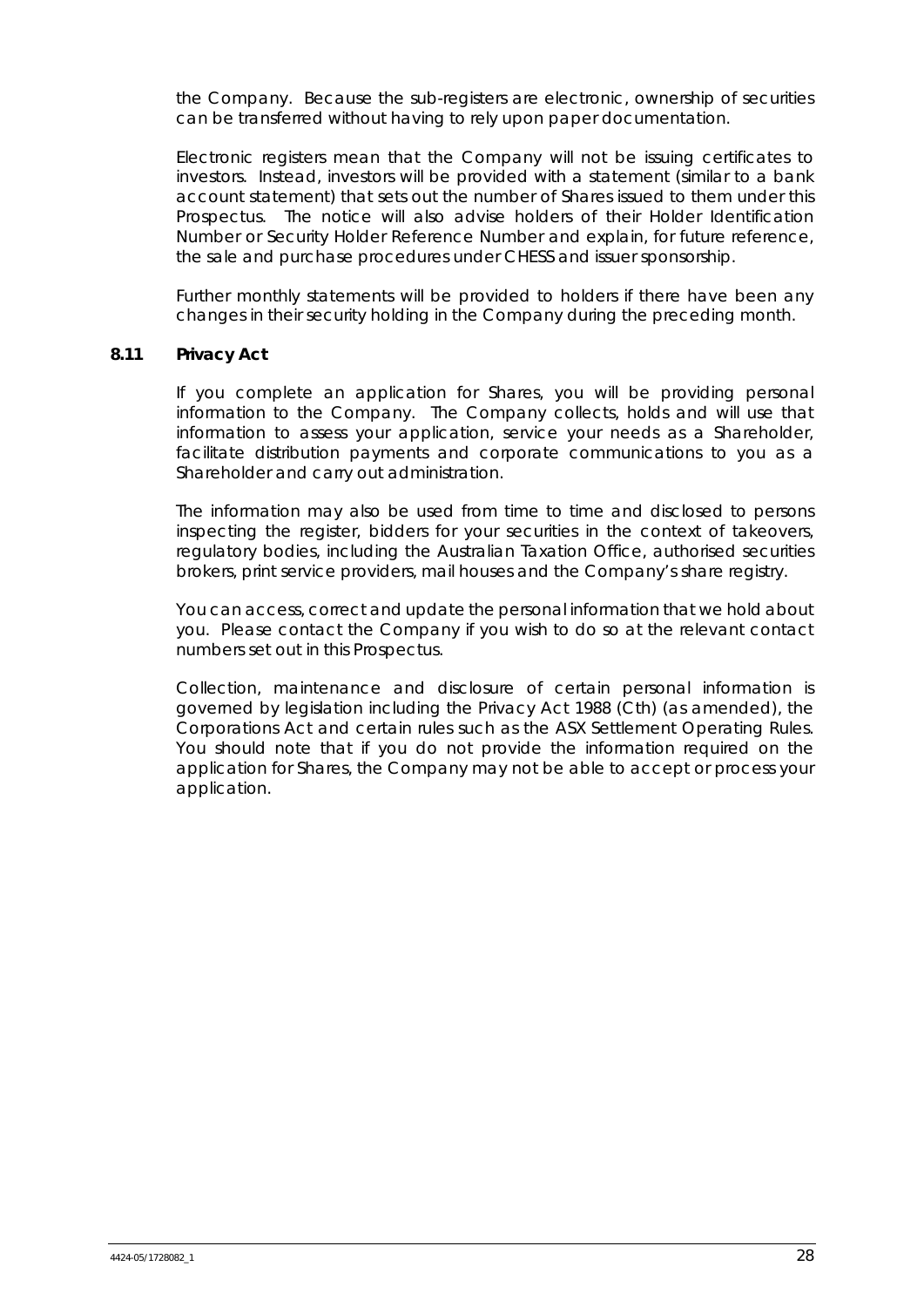# **9. DIRECTORS' AUTHORISATION**

This Prospectus is issued by the Company and its issue has been authorised by a resolution of the Directors.

In accordance with section 720 of the Corporations Act, each Director has consented to the lodgement of this Prospectus with the ASIC.

**Ernest Anthony Myers Director For and on behalf of Pancontinental Oil & Gas NL** 

\_\_\_\_\_\_\_\_\_\_\_\_\_\_\_\_\_\_\_\_\_\_\_\_\_\_\_\_\_\_\_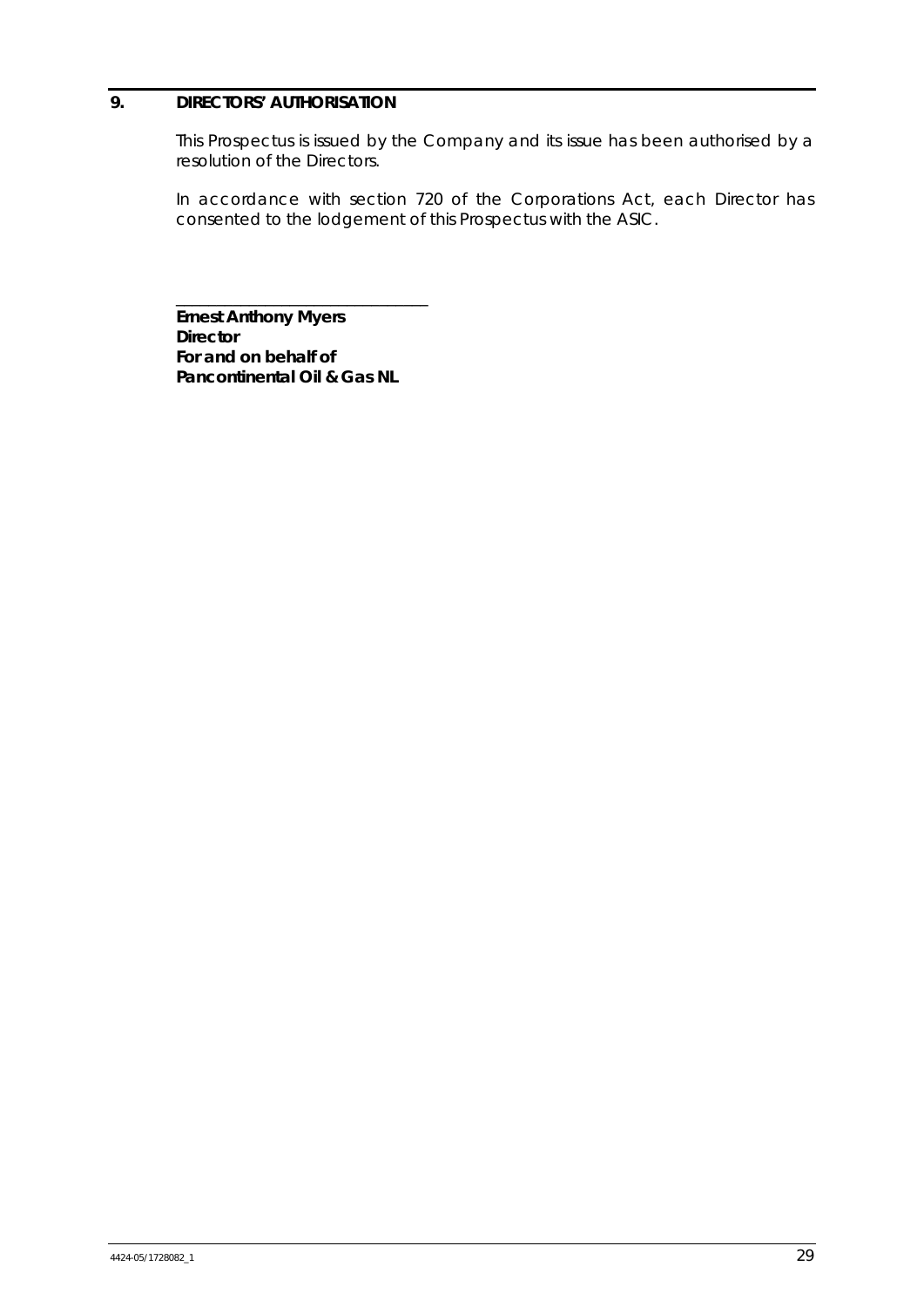#### **10. DEFINITIONS**

**\$** means Australian dollars.

**Acquisition** means the acquisition of shares in Bombora by the Company, as further described in Section 3.1 of this Prospectus.

**Acquisition Agreement** means the binding heads of agreement under which the Company has agreed to complete the Acquisition.

**Applicant** means a person who applies for Shares under the Offer.

**Application Form** means an application form attached to or accompanying this Prospectus in respect of the Offer together with a transfer form for the Bombora shares the subject of the Offer.

**ASIC** means the Australian Securities and Investments Commission.

**ASX** means ASX Limited (ACN 008 624 691) or the financial market operated by it, as the context requires.

**ASX Listing Rules** means the listing rules of the ASX.

**ASX Settlement Operating Rules** means the settlement rules of the securities clearing house which operates CHESS.

**Board** means the board of Directors unless the context indicates otherwise.

**Bombora** means Bombora Natural Energy Pty Ltd (ACN 611 581 778).

**Bombora Capital Raising** means the capital raising referred to in the 2nd paragraph of section 1.2(a) of the Notice of Meeting.

**Business Day** means Monday to Friday inclusive, except New Year's Day, Good Friday, Easter Monday, Christmas Day, Boxing Day and any other day that ASX declares is not a business day.

**Capital Raising** means the capital raising to be conducted by the Company by the offer of up to 2,000,000,000 Shares at an issue price of \$0.002 per Share to raise up to \$4,000,000.

**Closing Date** means the date specified in the timetable in Section 2.1 of this Prospectus (unless extended or brought forward).

**Company** means Pancontinental Oil & Gas NL (ACN 003 029 543).

**Condition** means the condition to the Offer described in Sections 3.2 and 3.4 of this Prospectus.

**Constitution** means the constitution of the Company as at the date of this Prospectus.

**Corporations Act** means the *Corporations Act 2001* (Cth).

**Directors** means the directors of the Company as at the date of this Prospectus.

**General Meeting** means the general meeting of the Company to be held on 10 July 2017.

**Notice of Meeting** means the notice of meeting to convene the General Meeting.

**Offer** means the offer of Shares to the Vendors in consideration for the Acquisition, as further described in Sections 3.2 and 4.1 of this Prospectus.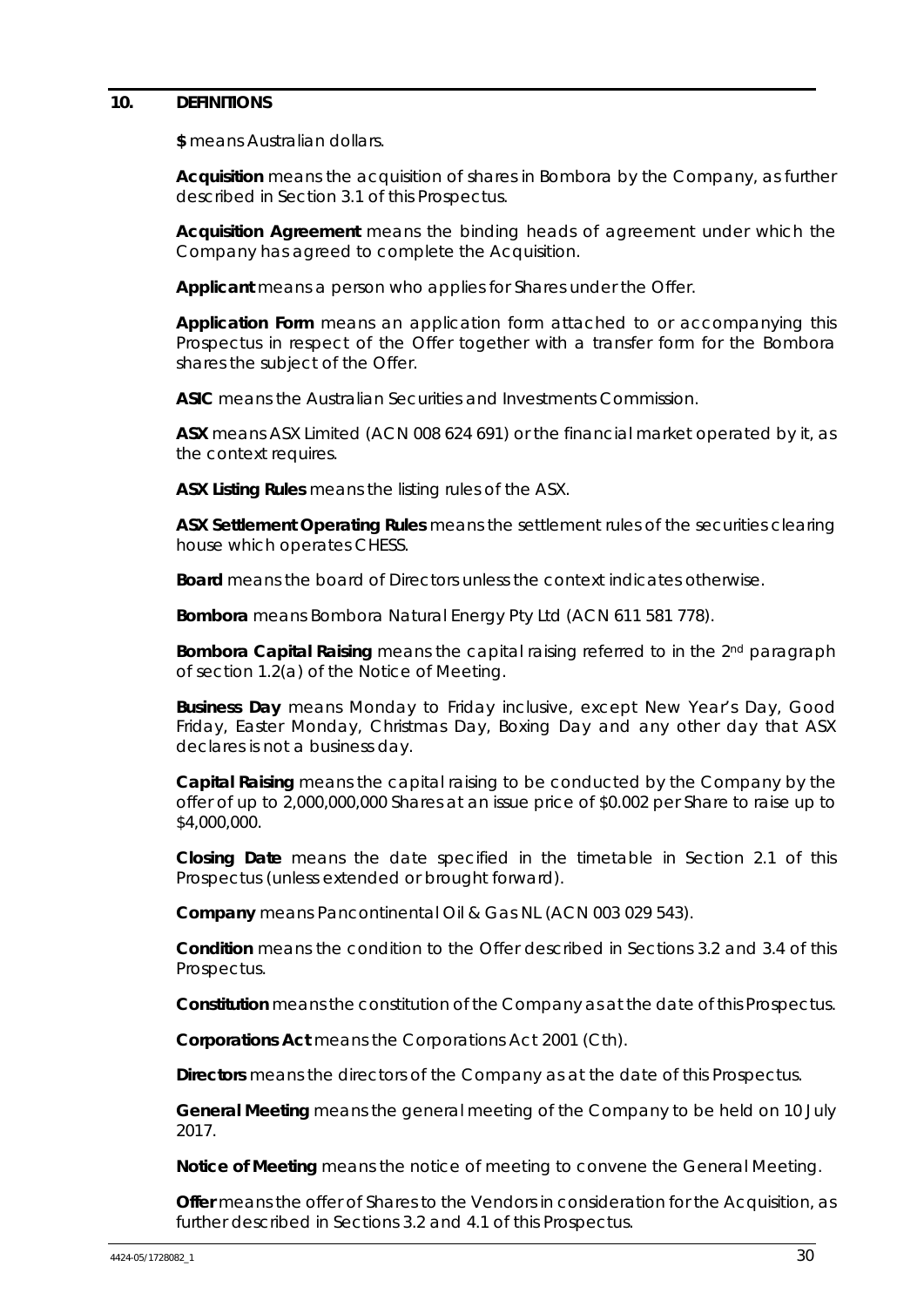**Official Quotation** means official quotation on ASX.

**Opening Date** means the opening date of the Offer as specified in the timetable set out in Section 2.1 of this Prospectus (unless varied).

**Option** means an option to acquire a Share.

**Proposed Directors** means John Begg and Marie Malaxos who are proposed to be appointed as directors of the Company upon completion of the Acquisition.

**Prospectus** means this prospectus.

**Section** means a section of this Prospectus.

**Share** means a fully paid ordinary share in the capital of the Company.

**Shareholder** means a shareholder of the Company.

**Tulainyo Project** means the project referred to as such in the Company's ASX announcement made on 7 June 2017.

**Tulainyo Reduction** has the meaning given in section 3.2 of this Prospectus.

**Tulainyo Reduction Shares** means that number of Shares in Pancontinental calculated by multiplying by 4 the number of issued shares in Bombora after the Bombora Capital Raising and immediately before the completion of the Acquisition.

**Vendors** means the holders of shares in Bombora immediately prior to completion of the Acquisition.

**WST** means western standard time as observed in Perth, Western Australia.